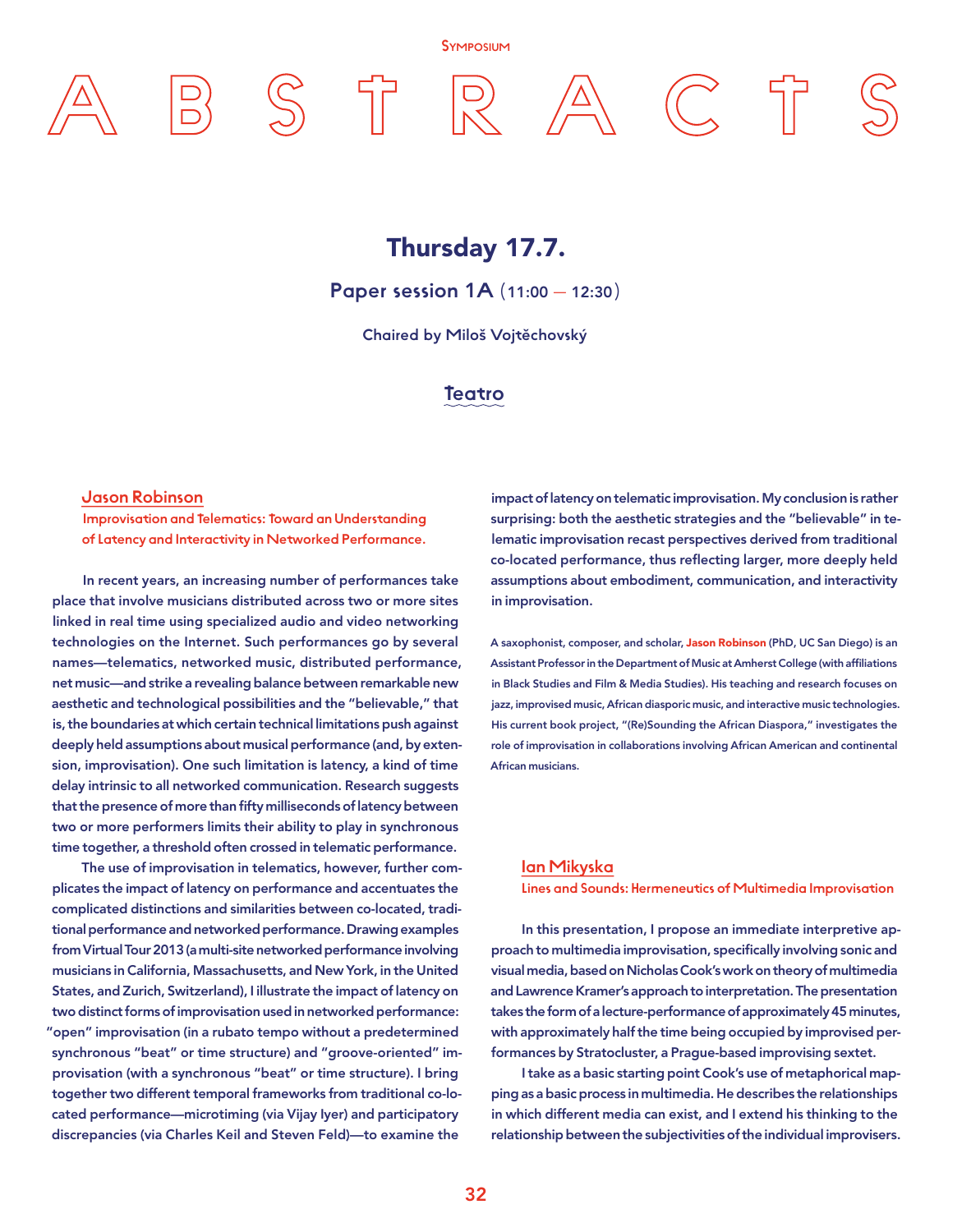#### **SYMPOSIUM**

Jean Jacques Nattiez describes analysis of music as pertaining to either the poietic, neutral or esthesic level, and I propose a model of multimedia improvisation which treats every improviser as a poietic force, the end result therefore being a combination of more than two continua which can – but don't have to – enter into the relationships described by Cook. I also expand on how this model might prove useful for forms of interpretation and analysis that don't prioritise the composer above all else, as it engenders a way of thinking about interpretation of multi-poietic productions that could be extended to traditionally notated music.

Ian Mikyska is a composer, improviser and writer with Czech roots, currently living and working between London and Prague. His main interests, both artistic and academic, lie in the connection between music and meaning, other media, and relational aspects of artistic and non-artistic practice. As might be expected, he has worked in a variety of media, from pure music (commissions from the Ostrava Days festival, CoMA Summer Music and Strings of Autumn Festival among others), through theatrical performances (productions with Blood, Love & Rhetoric Theatre, Akanda Theatre and others, as both composer, author and director) to purely text or graphic based work (graphical and musical poems set to be published in Psí víno and VLAK). In 2014, he co-founded the inter-arts collective hra94 (game94), which takes as the basis of its program intermedia and collective improvisation, as well as serving a platform that endorses smaller and more specifically oriented projects or collectives such as Stratocluster. Hra94 is currently working on editing its first feature-length film, shot at an all-night participative performance evening that took place in Prague in June 2014. He studies with James Weeks at the Guildhall School of Music, and is currently spending a year in Prague working on theatrical projects and several commissions. He is generously supported by the Guildhall Trust and the Strings of Autumn Music Festival.

### with an AM radio and record it. The radio signal is obliterated by interferences from the train motor, overhead cable, and onboard electronics, turning my receiver into a sort of synthesizer which can be modulated by turning the frequency dial. The recording is played back unedited in the concert — without my having heard it — and we perform a duet together.

Derek Bailey's The Barcelona Chronicles, a series of recordings made in 2005, documents the legendary guitarist's "new approach to his instrument, whilst dealing with the complex and progressive limitations caused by Motor Neurone disease." As muscular degeneration reduced his left-hand mobility and made holding a plectrum impossible, Bailey developed a new, sparser way of playing using his thumb. "Here was someone for whom obstacles were occasions for necessary creativity."

Christopher Williams is a wayfarer on the body-mind continuum. His medium is music. As a contrabassist, Williams has collaborated with Derek Bailey, Justin Bennett, Compagnie Ouie/Dire, Charles Curtis, LaMonte Young's Theatre of Eternal Music, Robin Hayward (Reidemeister Move), Hans W. Koch, and dancer Martin Sonderkamp; and with composers such as Chris Adler, Benjamin Carson, Charlie Morrow, Ana-Maria Rodriguez, Marc Sabat, and Erik Ulman. As a curator, he organized over 70 concerts of contemporary and experimental music in Barcelona between 2003-2009 with Associació Musical l'Embut. He currently co-curates Certain Sundays, a monthly salon in Berlin, and participates in the Berlin Improvisation Research Group.

#### Reinhard Gagel

OHO! - Offhandopera - a model for creating musical forms in the course of performance.

#### Christopher Williams

Long-Term Improvisation, Groundwave Rondo, and The Barcelona Chronicles

Musical improvisation, according to conventional wisdom, is about the moment: the spontaneous, realtime, and unforeseen in the course of performance. However as research by Benson (2003), Lash (2011), and Peters (forthcoming) has shown, improvisation can also occur throughout processes of "preparation" in instrumental practice, group rehearsal, and even organization and presentation. In my experience as a composer-performer, the connection between these "out-of-time" constraints and "in-time" creation can be more radical still. Offstage and onstage improvisation may not only be analogous but continuous – woven together in a long-term improvisation that comprises many performances, pieces, and/ or life itself. The presentation will explore this notion by way of two examples:

My solo Groundwave Rondo is a series of pieces for contrabass and "tape," each version of which is made (as often as possible) on the way to the gig. While in the train, I improvise for 15 minutes

OHO! Offhandopera is the name of a format for singers and instrumentalists to invent and perform an opera offhand without preparation and rehearsals. It took place during the last two years in university of music and performing arts, vienna and especially in exploratorium berlin, center for improvised music and creative music pedagogics in berlin. The most interesting thing is that it is a way to create improvised music in the sense of an artistical production, not only as a jam session. The participants , professional artists and laymen are not chosen or casted, they decide to come to the performance and join the production. It works under special conditions, these are:

- there is a libretto or text given, selected and arranged by myself in order to organize the musical course. The texts are short plays, poems, extracts from theatre pieces and short stories. Especially dadaistic, surrealistic and soundart poetry is used;
- » no musical notes and styles are prescribed, all will be invented during the session;
- » I function as conductor or rather as animator, to create the atmosphere and concentration of the performance;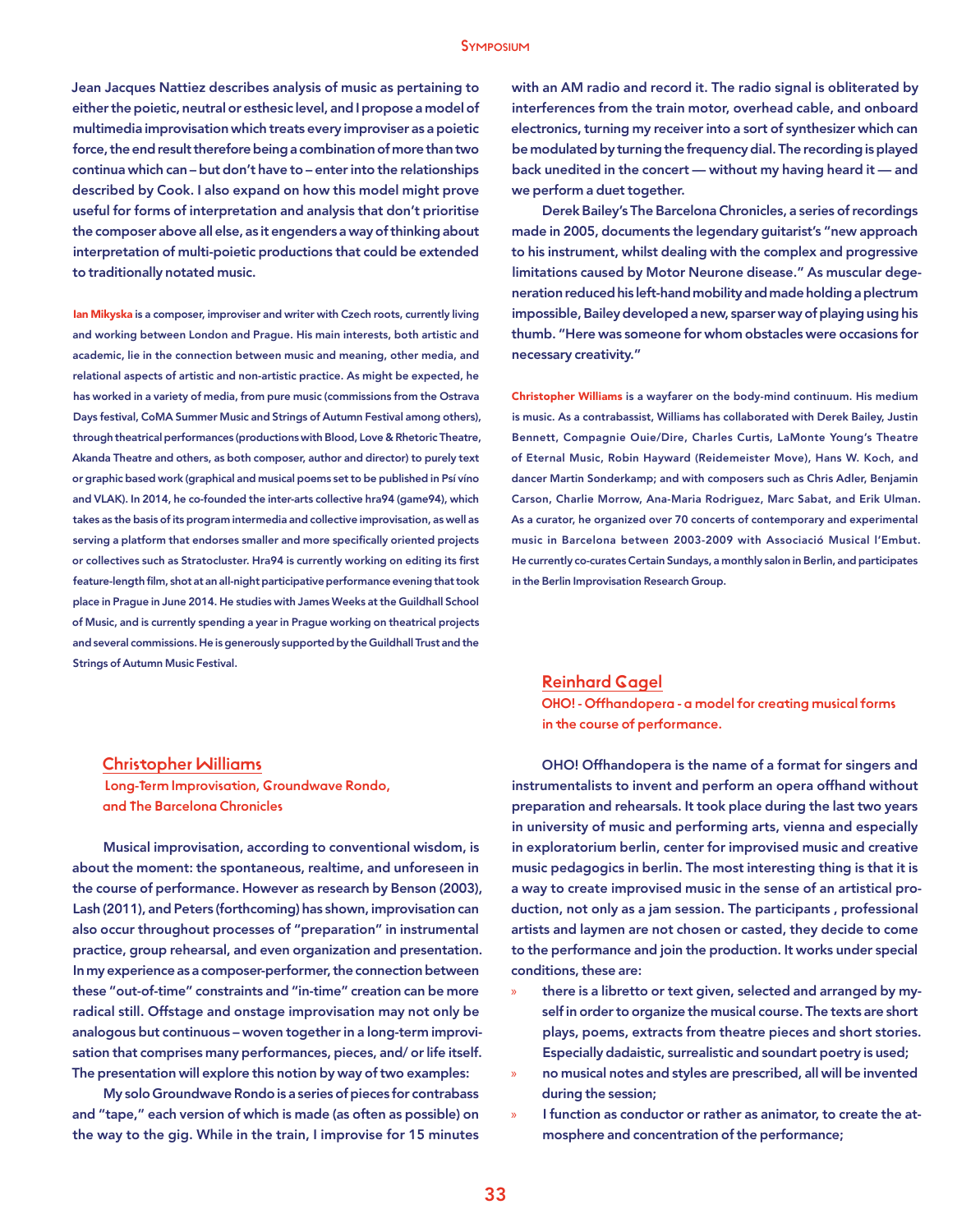- I do this by hand signals, by body gesture, by words, spoken during the performance, and operate the formal things: i.e. who and how long s.o. will sing or play or in which mood and dynamics. I do this to support the singers and instrumentalists not to work out my own expectations;
- the main thing is the creation of music by the participants of the opera and the emerging of ideas during the about 1.5 hours lasting performance.

In my opinion OHO! Offhandopera is a model for collective creation and an artistical production of an actual music theatre between the styles and a functioning collaboration between professional and non-professional musicians. In each performance there are 10 to 15 participants, but the final performance of an OHO! opera in Vienna is joined by more than 30 students.

I will speak about the organization, the arrangement and the technique to support people in creating their own improvised music and will show some recordings and videos. I take the OHO! as a model of cultural participation across the borders between musicians

and so called nonprofessional-musicians, and laymen. The latter are authentic and obsessed by music and often their way of singing/ playing is unusual and fresh. In exploratorium berlin, an artistic lab for improvisaton, we offer a lot of open stages and other forms of improvised music production to foster creative music production.

Reinhard Gagel, Ph.D., can look back on long engagement with free improvisation, an engagement which reached a high point in his dissertation «The Complex Creative Moment: Improvisation as a social art». Gagel is a professional improvisation musician active in artistic improvisation, leading several own ensembles, working with well-known international improvisation musicians ( among others Malcolm Goldstein (Canada), Burkhard Stangl (Austria), Mirio Cosottini (italy)) and publishing broadcast and cd - recordings with his own production company (Ensemble Foliafolie Cologne). He is also an artistic educationalist with broad experience in leadership of improvisation ensembles and as a lecturer for musical communication at the University of Music and Performing Arts in Vienna. He is working in art-based research at the exploratorium berlin, an institute for performing, educating and researching improvised music and art.

# Thursday 17.7.

Paper session 1B (11:00 — 12:30)

Chaired by David Rothenberg

### Video NoD

#### Michael Gardiner

Spectral Fizz and the Image of extended Perceptions: Theory qua Improvisation.

The haze of a thousand dying cicadas; coiling summer winds; half-tints of a Miles solo from Kind of Blue looped and played backwards atop the stoic opening of Bartok's first string quartet; pulse-trains of scattered crickets, each attempting to pinpoint a quadrant of the landscape, but all locations become masked by the cloud of virtually endless information in the atmospheric swarm of accumulating noise; a 60 hertz electrical buzz; the effervescent spectral fizz of ginger ale and the perceiving/unperceiving mind discerning the event—sound itself is transversal, omnidirectional, overlapped. It bleeds and blends locations and distances.

When information loses its body, the "autonomous subject is up for grabs" (Hayles, 1999). When musical analysis loses its body

(the autonomous musical object), it assumes a multisensible, improvisational gesture. At this point, a suborganizational, interconnected, participative pattern or "tic-system" wins out over any specific material expression. [In Fanged Noumena (2011), Nick Land describes tic-systems, or assemblies of functionally interconnected microstimulus as, "systems entirely intractable to subject/object segregation, or to rigid disciplinary typologies."] The sound of the dying cicada loses its epistemological shell.

Theory qua improvisation counteracts the temptation toward reduction—suppressing the spectrum of ideas too quickly when approaching a topic—and replaces it with a desire for heterogeneous considerations. In this paper I use the phrase, "the field of music theory" quite literally to mean an ambient surface or screen (of the kind that might organize a Rauschenberg "combine", for example); the simultaneous preparation and perception of an abstract assemblage and its role in the sketching of a theoretical territory. A screen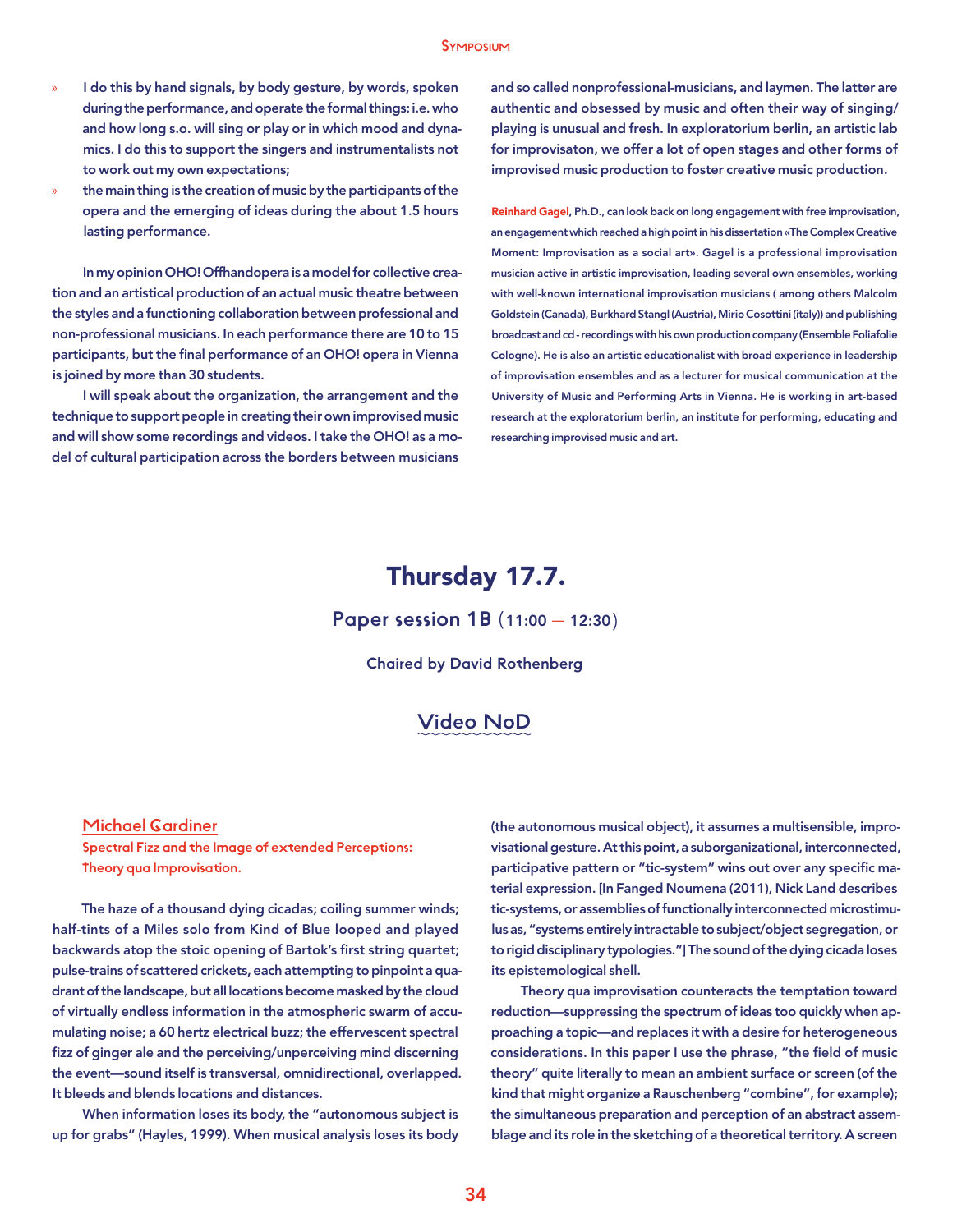become the image of thought, and a field its horizon.

Such a position holds onto a detailed hearing of sonic environments without succumbing to reductionist tendencies, thereby directing our counter-materialist qualia toward a space of design, a space that explores the exploded, orthographic view of the gap (the interference pattern, the noise) that exists between a sound wave and the mind's perception of a sound. For there is a crucial distinction to be made between "raw" acoustic data (which already includes a psychophysical layer of remove, insofar as an individual brain always filters data) and "what we are aware of" in the perception of that data. Or, more simply, what we are aware of in perception, which A.N. Whitehead defined as nature. Isabelle Stengers, in her discussion of Whitehead's Concept of Nature, elaborates; "A contrast insinuates itself [blocking the pedagogical series of explanations], between the words immediately available for saying 'what' we perceive, and the question, open for its part, of what we are aware of 'in perception'" In my theoretical model, perception becomes largely a matter of open attention and discernment within an indefinite, transfinite constellation; an "arbitrary distribution in the midst of what we are aware of".

Michael Gardiner is Assistant Professor of Music Theory at the University of Mississippi. His research interests include timbral morphology, the intersections of theological and musical space, Japanese noh drama, and challenges to the musical work. His articles have been published in Current Musicology, Asian Music, and Sonus. He is currently writing an analytic monograph on the Ordo Virtutum of Hildegard von Bingen.

### for the presentation and interpretation of scores for works with a large component of improvisation will be discussed. This includes the potential for networking multiple computers and techniques that enable improvising electronic artists to share score interpretation with acoustic instruments.

The paper examines works and processes that range from the authors town to a wide variety of other composers across different musical styles that include jazz, concrete poetry, pop and noise. Exemplar works that have been developed in conjunction with ensembles such as The London Improvisers Orchestra (UK), Slátur (Iceland) the Chicago Modern Orchestra (USA) and the authors own Decibel New Music group (Australia) demonstrate a range of techniques as applied to different ensemble scale and improvisatory expertise.

Cat Hope is a composer, sound artist and musician based in Western Australia. Cat's composition and performance practices engage elements of low frequency sound, drone, noise, graphic notation and improvisation. She has been a songwriter with some 6 albums to her credit, playing in pop bands in Germany, Italy and Australia in the 1990s. In 2013 she was awarded a Churchill Fellowship to study digital graphic music notations internationally as well undertake residencies at the Visby International Composers Centre, Sweden, Civitella, Italy and the Peggy Glanville Hicks House in Sydney in 2014. She is the director of the award winning new music ensemble Decibel who have toured internationally and released her compositions, and is an academic at the Western Australian Academy of Performing Arts.

#### Cat Hope

Scoring for Music Improvisation - The potential of digital graphic notations for improvising ensembles.

This paper examines the range of improvisation possibilities in animated, graphic and text scores that are made, presented and interpreted on a computer. Computing offers new ways to communicate different types of musical ideas, facilitating a new variety of starting points and guides for improvisation. Moving away from paper pages to a computer screen or projected image enables scores that can easily feature wide range of colour, movement, aleatoric components, the co-ordination of multiple parts and control of electronics. The idea of 'improvising from a score' has been developed - and challenged - considerably by the potential of computers, and is examined through different approaches.

It is well known that improvisatory techniques for musicians can span from completely free and spontaneous performances to guided structures. This paper focuses on the different ways notation as a way to guide improvisation, including the way it can be made or adapted on a computer, examining trends in animated and graphic notation, as well as the impact and ongoing development of text for the communication of musical ideas. Further, a range of techniques

#### Marcel Cobussen

Technology as an Actant in the Field of Musical Improvisation

I. Central in my thinking on improvisation are two concepts: complexity and singularity.

II. Improvisation is, in my opinion, a complex event in which many actants (the term is coined by Bruno Latour), many actors, factors, and vectors, both human and non-human, converge and interact. It is this interaction which will take center stage in this presentation. Examining improvisation as a complex system shifts the focus from an overriding concern with isolated actants to changing relationships between these actants. Besides human-human interactions improvisation also implies interactions with or between audience, instruments, the performance space, technology, acoustics, aesthetic and cultural backgrounds, etc. Taking into account all these levels of musical, social, historical, acoustical, and technological engagement gives a more complete picture of the practice of improvisation.

III. Although it is my point of departure that improvisation takes place in all musicking, not all of the actants mentioned above determine every improvisation to the same extent; in certain situations (periods, styles, cultures as well as more singular circumstances), some are more prominent and active than others. Therefore, I don't want to deal with improvisation "in general". Instead I emphasize singularity: each improvisation will yield a different network of actants and inte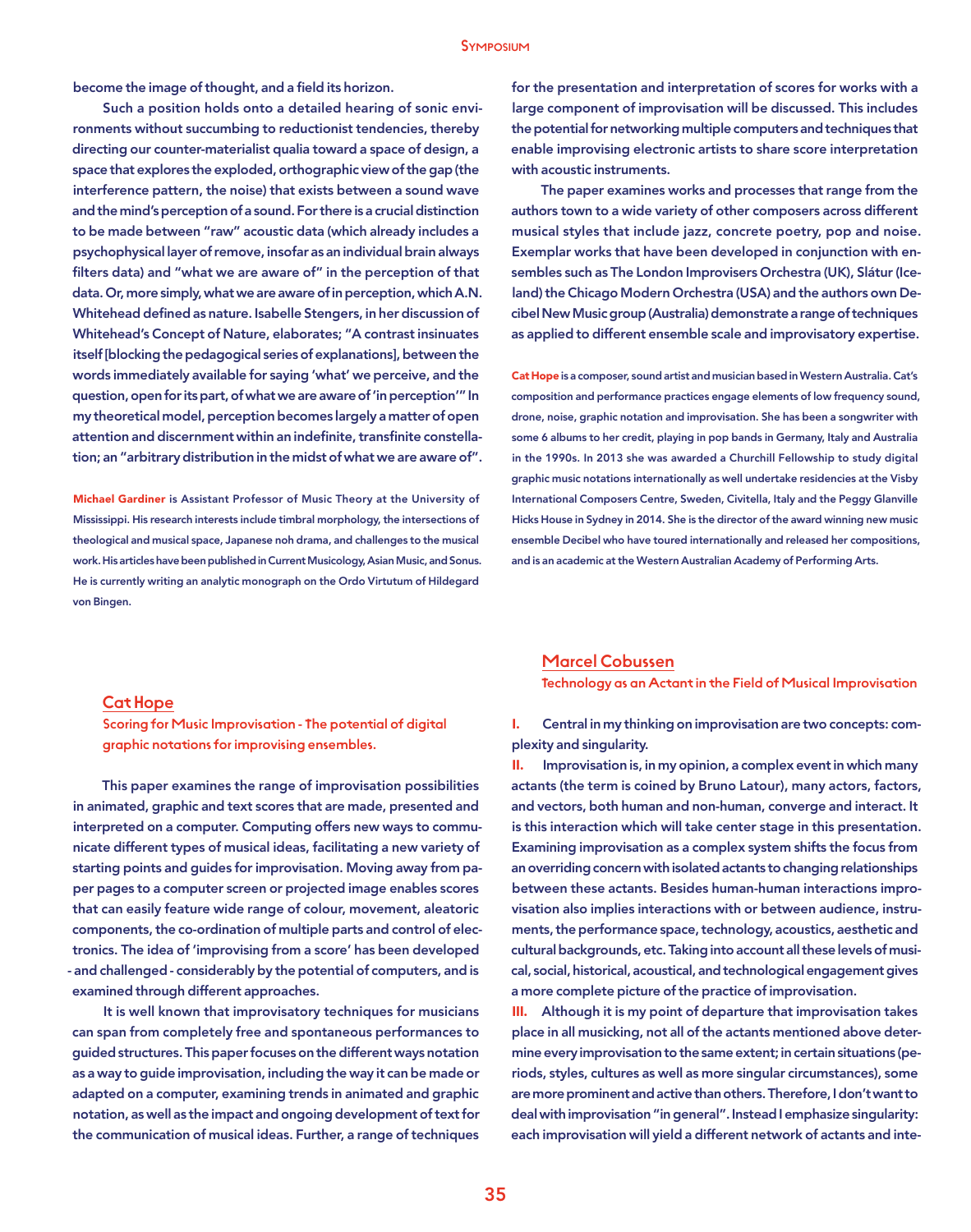ractions. In other words, I would like to present a radical empiricism, a focus on particular and individual cases.

IV. One of these specific cases is a piece by the young Belgium composer Paul Craenen, called tubes. It is by analyzing this piece that I will reflect on the question whether technology is improvising. Somehow it seems obvious and often taken for granted that only humans (or, perhaps, living beings) are able to improvise. However, by analyzing tubes I will defend the claim that it is specifically the technology used here that creates a situation of experimentation and creativity. Performers and audience are invited, even forced, to share a space of surprises, discoveries, and unexpected sonic results; in short, they encounter the un-fore-seen (im-pro-vise).

Marcel Cobussen studied jazz piano at the Conservatory of Rotterdam and Art and Cultural Studies at Erasmus University, Rotterdam (the Netherlands). He currently teaches Music Philosophy and Auditory Culture at Leiden University (the Netherlands) and the Orpheus Institute in Ghent (Belgium). Cobussen is author of the book Thresholds. Rethinking Spirituality Through Music (Ashgate, 2008), editor of Resonanties. Verkenningen tussen kunsten en wetenschappen (LUP, 2011) and co-author of Music and Ethics (Ashgate, 2012) and Dionysos danst weer. Essays over hedendaagse muziekbeleving (Kok Agora, 1996). He is editor-in-chief of the open access online Journal of Sonic Studies (www.sonicstudies.org). His Ph.D. dissertation Deconstruction in Music (2002) was presented as an online website located at www. deconstruction-in-music.com.

#### Felipe Castellani and Rogerio Costa

Orquestra Errante: preparing an environment propitious to the practice of free cross cultural improvisation

This proposal contains a reflection on the process of creating the performance Espelho (Mirror) which incorporates ideas of composition, improvisation and live electronic interaction. In this performance, act and interact two musicians (one playing the saxophone and another operating the electronics devices). From a "roadmap" previously prepared at a stage of collective composition, are pre-established the electronic processing environments to be used successively during the performance and the types of sound materials most suitable for each of these environments, as well as the transitions between them.

Our intention is to discuss what are the issues involved in the use of hybrid systems and to what extent this type of environment favors or hinders the sound immersion, the syntactic consistency of sound flow and the performance of the musicians (especially from the point of view of physicality).

Improvisation is the basic behavior for the saxophonist who, from the pre-established sound materials creates, in real-time, his intervention. The general aspect of the flow of the performance results from the sum of the sounds created by the saxophonist and the changes that are processed in real time by the other musician in an intense interactive process of mutual influences.

Apparently, the performance depends entirely on the sound of the saxophone, as the musician who operates the electronic devices performs processing the sounds that are produced by the acoustic instrument. However, the preparation of the environment also includes sound samples pre-recorded and prepared prior to the performance, which gives the other musician, to some extent, the possibility of acting «physically», manipulating and emitting sounds, as if they came from his «digital instrument.»

The use of a single sound source, the saxophone, aims to ensure a morphological 'familiarity' to the various environmental settings. But beyond the pre-recorded sound materials, analyzed, categorized and processed, there are other elements present in the complex environment of collective creation that guarantee the consistency of the proposal. As most of environments prepared for live electronic interaction, the one used here brings implicit compositional ideas, for example, the idea of 'immediate extension' (delay and granulation) and distortion (pitch-shifters) of sonic material produced by the acoustic instrument.Finally, emerges the idea of an artistic colective creation, shaped as a pathway, full of irreversibilities. Although this pathway can not be set globally, it sets up occasionally erratically, in the manner of a processual mobile, where traditional musical parameters give rise to others such as energy, gesture and direction.

Felipe Merker Castellani is a Ph.D. student in the Music Graduate Program of University of Campinas in the research area 'Music, language, Sonology', under the supervision of Pr. Dr. Silvio Ferraz and with financial support of the São Paulo Research Foundation (FAPESP). He also has a degree in Musical Composition from Santa Marcelina College (2009) and a Master degree in Musical Creative Processes from University of Campinas (2010). Between 2013-2014, he conducted a research internship at the Centre for Research in Computer Science and Music Creation of the University Paris 8 in the commune of Saint-Denis, north of Paris, under the supervision of Pr. Dr. Anne Sèdes.

As a composer Rogerio Costa has written compositions for various formations including octets, quartets, trios, duos, solo pieces for saxophone and piano. His compositions have been played by leading artists in Brazil and Europe such as Abstrai of Rio de Janeiro, Camerata Aberta of São Paulo and Pierrot Lunaire Ensemble of Vienna. As a researcher Prof. Costa currently develops a research project on improvisation and its connections with other areas of study. He has extensive bibliographic production on improvisation published in journals, conference proceedings and books. Two of the most important current projects under his supervision, related to his research are the groups of free improvisation Musicaficta and Orquestra Errante where he also acts as a saxophonist. He is currently doing his pos-doc research in Paris, France at the Université Paris 8, under supervision of Professor Makis Solomos.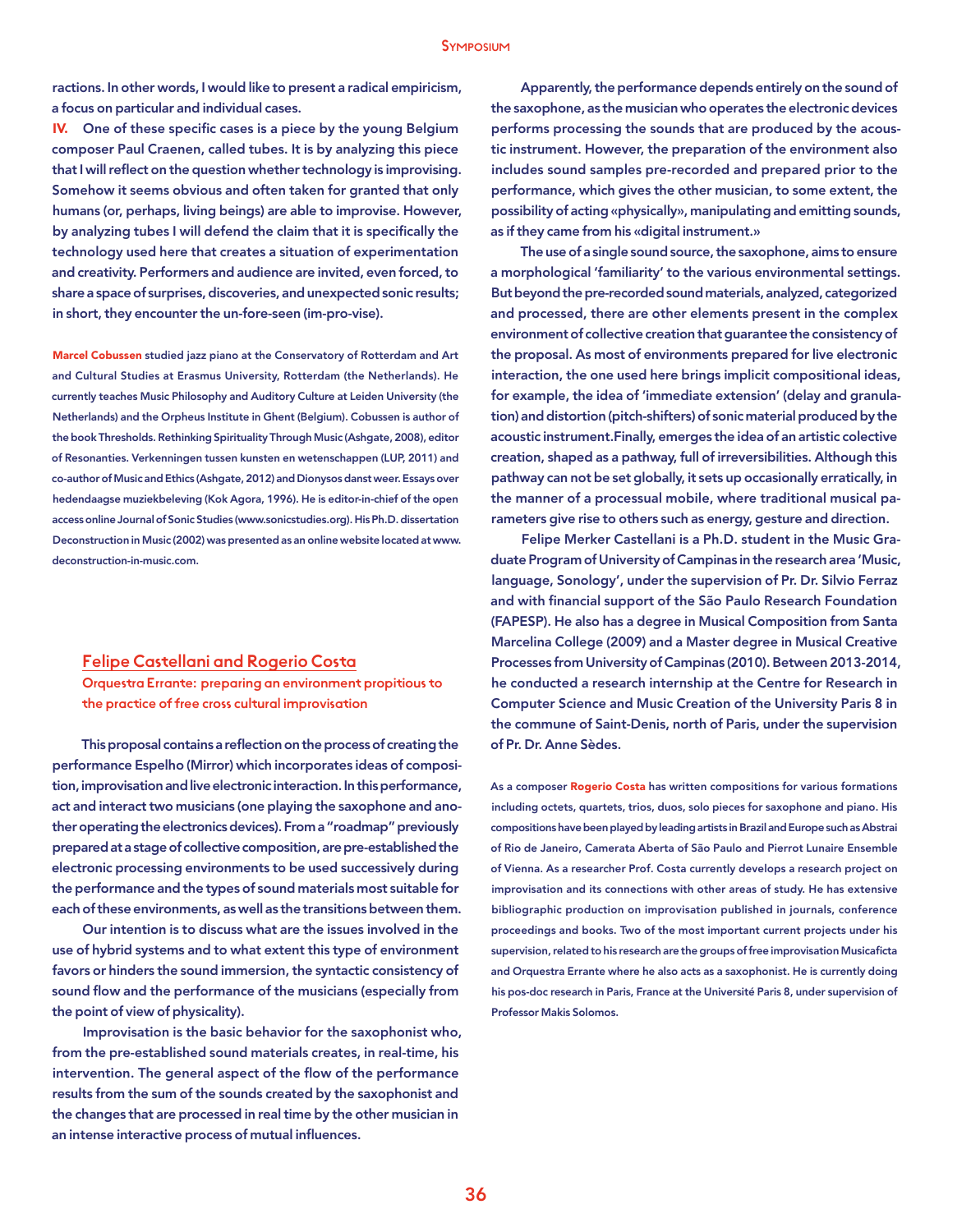# Friday 18.7.

Paper session 2A (14:00 — 15:30)

Chaired by Miloš Vojtěchovský

### Teatro

#### Lucie Vítková

Composing Situations: Improvisation in the Music of Christian Wolff

Non-idiomatic improvisation has become strong musical expression to simulate the sounds of the environment. Every improviser develops own musical language based on his or her instrument (acoustic or electronic), which they use certain way to interact musically to each other or to the audience. This musical interaction has often been compared to the social communication in everyday life through our spoken language.

Music, I propose, is always a social action. Society, for example, creates a collective sound, which can be perceived or ignored as a chaotic structure. When we start to train our perception to pay attention to the surrounding sounds, we can actually distinguish the actions according to our ears and start to understand them. There is lots of improvisation and composition on the streets. The person asking about the right direction is improvising with a stranger; the tram is making music in the groove of its track. We can gradually discover the meanings of the music and sound around while re-examining these situations.

In the musical world, composition or improvisation, we have established various social situations (solo, duo, ensemble, orchestra), which we tend to not perceive as distinct from music.

My research is on the music of Christian Wolff, a composer exemplary in realising social aspects as important compositional parameters, constructing musical works in which the decisions of and interactions between the players are balanced delicately with preconceived frameworks. His compositions are at once restrictive and liberating: the rules of composition never absent, the idioms of improvisation always close at hand. In this paper, I wish to introduce preliminary findings of my doctoral research, which explores Wolff's handling of diverse strategies for musical and social interaction. Understanding Wolff's 'composed situations' I suggest may help us

understand the nature of the relationship between 'fixed' and 'free' as we encounter them in today's music.

Lucie Vítková is a composer, performer and improviser of accordion, harmonica, voice and dance from the Czech Republic. She graduated in accordion performance at Brno Conservatory in 2010 and composition at Janáček Academy of Music and Performing Arts in Brno (CZ) in 2013. During her Master Degree, she studied at Royal Conservatory in The Hague (NL) and at California Institute of the Arts in Valencia (USA). She has studied with Martin Smolka, Jaroslav Št'astný, Martijn Padding, Gillius van Bergijk and Michael Pisaro. Along with her study of music she used to teach tap dance at the Faculty of Theatre of JAMU. She is member of the Ensemble Marijan, Dunami, Brno Improvising Unit, Dust in the Groove and Prague Improvisation Orchestra. Vítková´s work pursues two lines of enquiry: in the compositions she focuses on sonification (compositions based on abstract models derived from physical objects), while her improvisation practice explores characteristics of discrete spaces through the interaction between sound and movement.

#### Emmanuel Nnamani

Improvisation, Catharsis and Creativity On the Beat and In Tune: Perspectives on Structures, Images, and the Message in Fela's Afrobeat Music

What does improvisation mean in a typical Afrobeat music composition and performance? What effect does it have on the performers and members of the audience alike? What is its place in the creative-cathartic fabric and musical structuring in the Afrobeat brand? What aesthetic creative interpretation informs the improvisation structures in Fela's Afrobeat? Many works have been done on the Afrobeat genre, created by Fela Anikulapo-Kuti, the famous Nigerian musician and activist. Regarded as a rebel by his detractors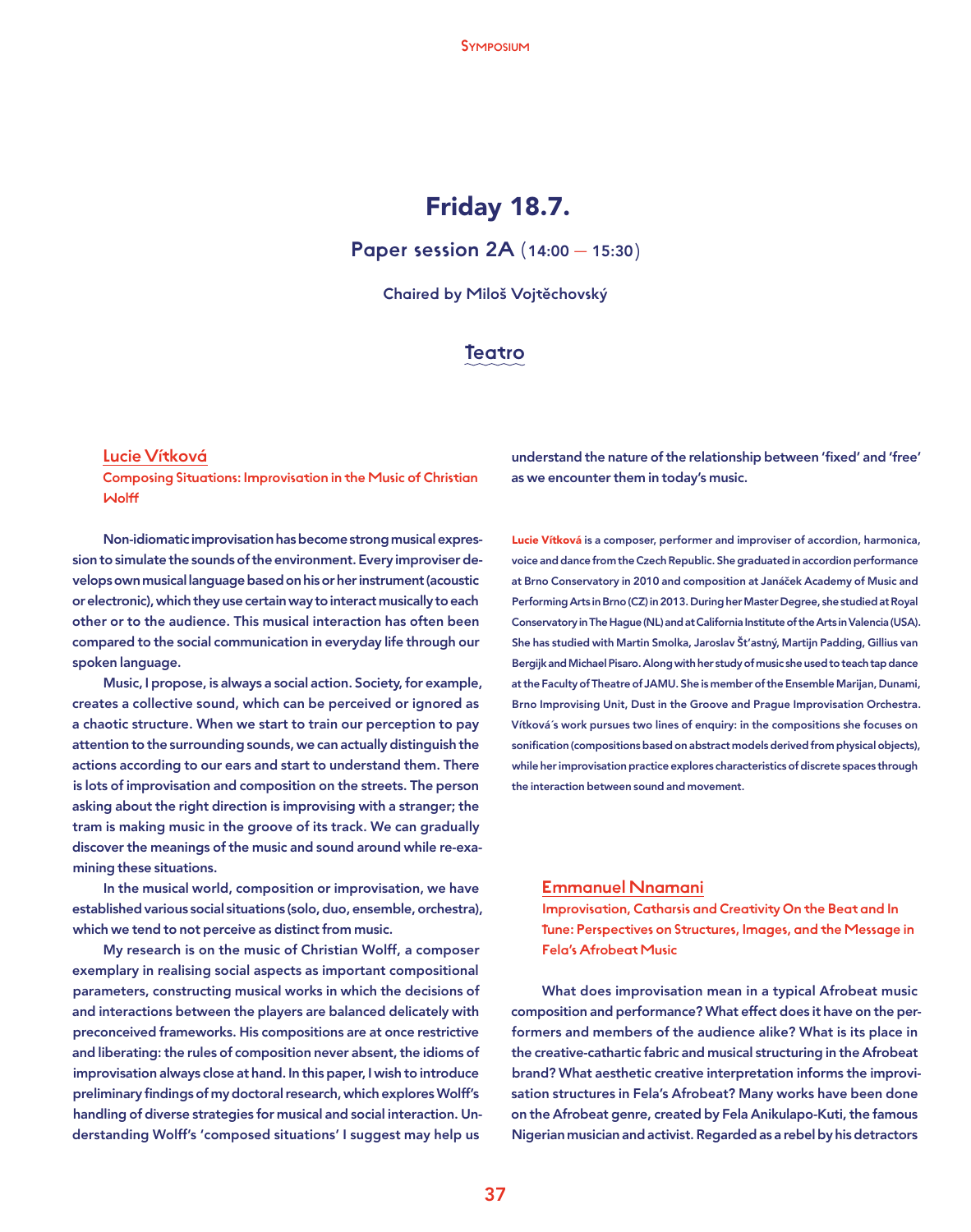but recognized as an icon by his fans, Fela lived and died as a great multi-instrumentalist and musical giant in his Afrobeat music. His fame stands out strongly in his dexterity and craftsmanship showcased profoundly in his improvisatory skills. The artistic-aesthetic discussion of these essential aspects of Fela's art has not been given the needed scholarly attention. This paper attempts to fill this gap.

The paper presents some detailed examination of Fela's works (using multi-sited data) with a view to showing the germinal nature of the improvisation structures in the artiste's composition style. In his Afrobeat music, Fela evokes some of the most thrilling moments of his art and creative brilliance in his improvisations. Such performative scenarios showcase his mastery, transcendence of the bounds of sonic-aesthetic and cathartic spaces and colorful ways of getting from chorus to chorus, transforming the cadences and passages and evading and/or uniting the harmonic structure of the theme to create a musical space that bonds his aesthetic philosophy with the echo of aesthetic- thirst of his audience and enthusiast alike. It is in such an artistic grove that Afrobeat's message and Fela's art resonate with the Afro-centric aesthetics of creative freedom which is fundamental in African traditional, contemporary art and popular music practice – symbiotically projected and professed in the improvisations in Fela's works.

works with improvisatory qualities in this period.

My paper is based on unpublished materials housed in such archives as the Archiv des Museums der tschechischen Musik (Prague) and the Paul-Sacher Stiftung (Basel) and scholarship by Bek, Berghaus, Feisst, Ferand, Gilliam, John, Nettl, Lewis, and Solis. This research paper will contribute to a better understanding of some of the concepts and modes of improvisation found in the early twentieth century and in Schulhoff's work.

After initial studies in computer sciences at the University of Neuchâtel and training as a classical and jazz pianist, Andrew Wilson worked as an English teacher and translator (2001-2014). He was also active until 2009 as a pianist: concerts, solo performances and as a member of various jazz and pop-rock groups. In 2004, he had returned to university studies and in 2010 obtained a Bachelor of Arts in English and Musicology at the universities of Neuchâtel and Geneva. In October 2012, he received a Master of Arts in Musicology at the University of Basel, with honours (insigni cum laude). Since then, Andrew Wilson has been researching his PhD topic 'Concepts of improvisation and their impact on early twentieth century art music'. In April 2014, this project was officially accepted as a research program at the Musikwissenschaft Seminar der Universität Basel and is funded by the Swiss National Science Foundation (SNF).

#### Andrew Wilson

Musical Prose, Dada, and Jazz: A Case Study of Erwin Schulhoff's Improvisationspraxis

Since Ernest T. Ferand's pioneering study Die Improvisation in der Musik (1938), our understanding of the role and importance of improvisation in music has increased exponentially. Yet despite numerous and thorough studies on improvisation in late nineteenth-century and post-World War II art music, little research has been done on improvisation in classical music of the first decades of the early twentieth century. Our knowledge of improvisation in this area remains surprisingly scant and essentially reflects Ferand's views, which suggest that Improvisationspraxis in early twentieth-century art music ceased to exist.

In my paper I will shed light on the role and importance of improvisation in the work of composer and pianist Erwin Schulhoff (1894–1942). I will argue that his attraction to improvisation and improvisational practices was shaped by his musical training and artistic interests as well as by his contact with contemporary avantgarde artists. I will first trace concepts of improvisation and improvisational characteristics found in Schulhoff's artistic environment and show how they affected his early creative activities. I will then analyse three of his works, Fünf Pittoresken (1919), Bassnachtigall (1922), and the piano duo Mitternachtsgespenster (1933) and discuss different concepts of improvisation found in these pieces. Finally, I will also briefly address the reception of this music as well as other

#### Kevin McNeilly

Possibility Abstracts: Taylor Ho Bynum, Nathaniel Mackey and Discrepancy

Released in November 2013, the multi-format set of recordings of Taylor Ho Bynum's innovative composition for improvising sextet, Navigation, both culminates and continues his fascination with the interfaces between the extemporaneous and the written, the scripted and the performative. Separate LP and compact disc versions of the work are paired with different fragments of text from African-American poet Nathaniel Mackey's experimental epistolary novel Bass Cathedral, a book that Ho Bynum has recently said, for him, is probably the best writing about music he has encountered. Earlier compositions by Bynum, such as his suite Madeleine Dreams, have not only used prose fiction as libretto, but more tellingly have striven to address sonically and structurally the complex and often fraught relationships between the musical and the diegetic, between sound and sense.

Navigation takes up Mackey's own address to this interface, sounding what Mackey understands as creative discrepancy, an expressive troubling of formal and cultural boundaries. Name-checking both Sun Ra and Louis Armstrong, Mackey has noted what he calls a "play of parallel estrangements" in improvised music and in poetry, arguing that music "is prod and precedent for a recognition that the linguistic realm is also the realm of the orphan," that is, of the limits of sense, a liminal zone of both orchestration and letting go. Ho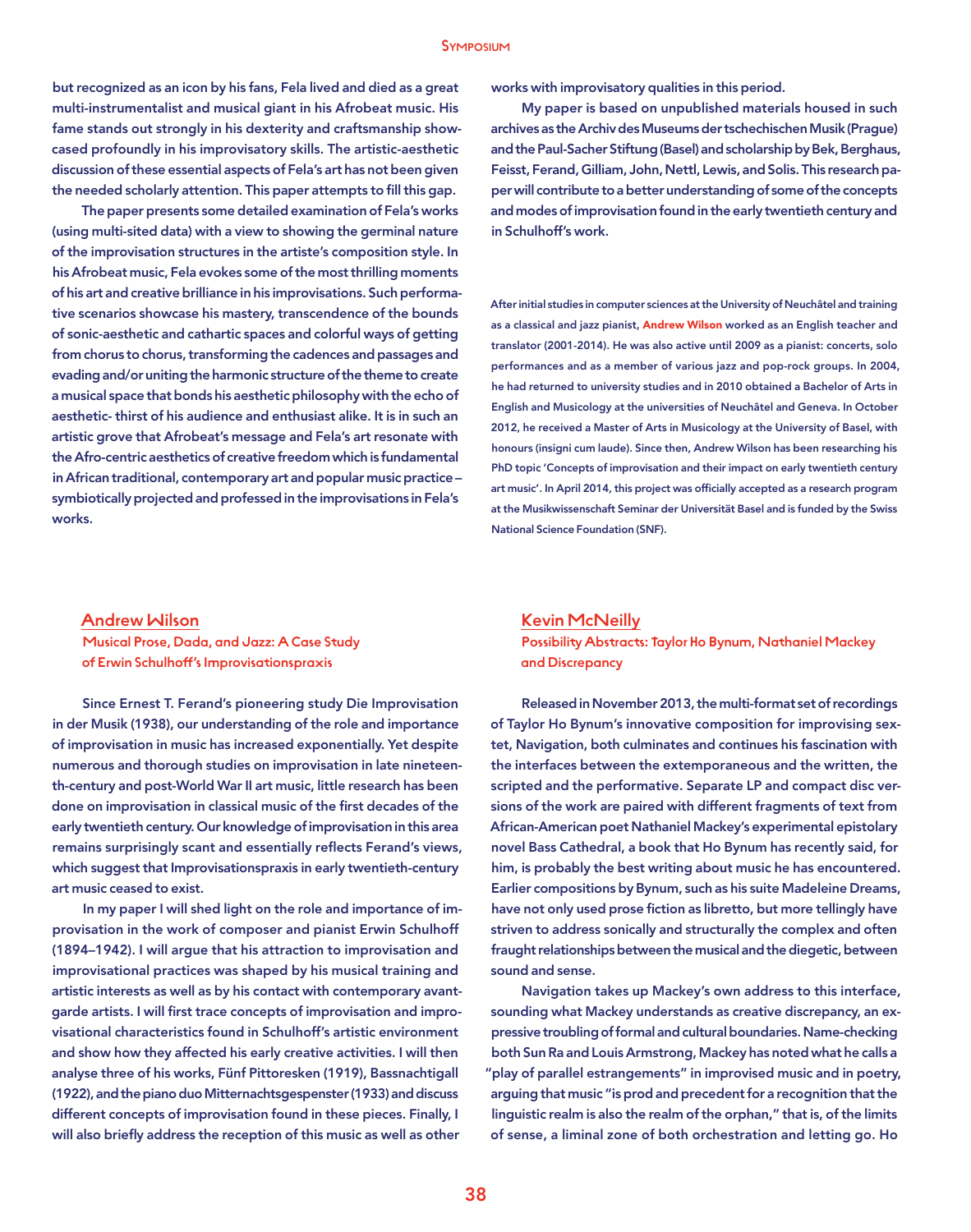Bynum's recordings pick up not only on Mackey's thorough enmeshment in jazz history, but also on his intention to pursue the expressive potential of language and of music at their textural boundaries, at moments of troubling contact between divergent worldviews, or between dissimilar social and cultural genetics. Composing using what Mackey calls m'apping – a portmanteau splice of mapping and mishap, pursuing what Mackey calls the "demiurgic rumble" of discrepancy, improvising across the gaps between careful craft and unruly noise – Ho Bynum conjures a hybrid and collaborative music that blends the complex Afrological heritages of jazz performance style (audible in Navigation's network of gestures to Charles Mingus and Duke Ellington, to name only two key forebears) with graphic scoring techniques derived from Sylvano Bussotti or Wadada Leo Smith, among others.

If improvised music, for Mackey, represents – and represents precisely – what defies descriptive capture in language, what eludes ekphrasis, then the music of Taylor Ho Bynum's sextet aspires to invert that representational effort, to take up the discrepant aesthetic

tactics of Mackey's writing and to assess how the written (as graph, as graphic score) can approach and test the expressive limits of making music happen. Taylor Ho Bynum's compositions for improvisers offer exemplary instances of how to negotiate creatively the boundaries between text and sounding, and suggest a means of addressing, too, the graphic work of other composer-improvisers, including the work of Nicole Mitchell, Anthony Braxton and Barry Guy.

Kevin McNeilly is an Associate Professor in the Department of English at the University of British Columbia in Vancouver, Canada. He is the UBC site coordinator for Improvisation, Community and Social Practice (ICASP – www.improvcommunity. com) and for the International Institute for Critical Studies in Improvisation (IICSI). He has published criticism and scholarship on the improvised music of Steve Lacy, Charles Mingus, John Zorn, Miles Davis and others, as well as on contemporary poetry and poetics and on media. His poetry has appeared in a number of journals, and his book of poems – a genealogy of early jazz trumpet players – is Embouchure (Nightwood Editions, 2011).

# Friday 18.7.

Paper session 2B (14:00 — 15:30)

Chaired by Sara Pinheiro

### Video NoD

#### Vanessa Tomlinson

Listen to the sound of your imagination – An exploration of imaginative listening

This presentation examines the notion and experience of 'imaginative listening' on the basis of one work by Vanessa Tomlinson – Nostalgia(2013) - and the notion of sensorial imagination of Kathleen Coessens (2012). Included in the presentation will be an embedded series of participatory listening activities and realtime improvisational outcomes by the authors. Nostalgia was composed to explore sound as it happens in the imagination. The work intentionally moves the scene of sound construction from the composer's imagination, to the performer and/or the audience. This work demands a different level of engagement and trust – requiring that the performer and/ or audience to enter into an inner relationship with memory, experience and imagination that privileges the personal journey of each individual as a platform for sonic imagination.

The presentation will incorporate concepts of auditory imagination, explored through the examination of perceptual or sensorial imagination (Koessens 2012) and conceptual or propositional imagination (Williams 1973). We will explore these different sensorial modalities through analysing Nostalgia as a rubric of different types of imaginative listening; Material listening, Conceptual listening, Experiential listening and Internal Listening. Each listening attitude, helps provide a lexicon of listening approaches, hypothetically transferable to other musical settings. The compositional prompts provide multi-sensorial gateways into our imagination and into our memory, placing the act of sound production in the imagination of each individual performer and audience member. The sonic residue discovered, and the transitional or liminal space between located sounds forms a private listening experience for each active audience participant mapped onto the geo-cultural specificity of the individual.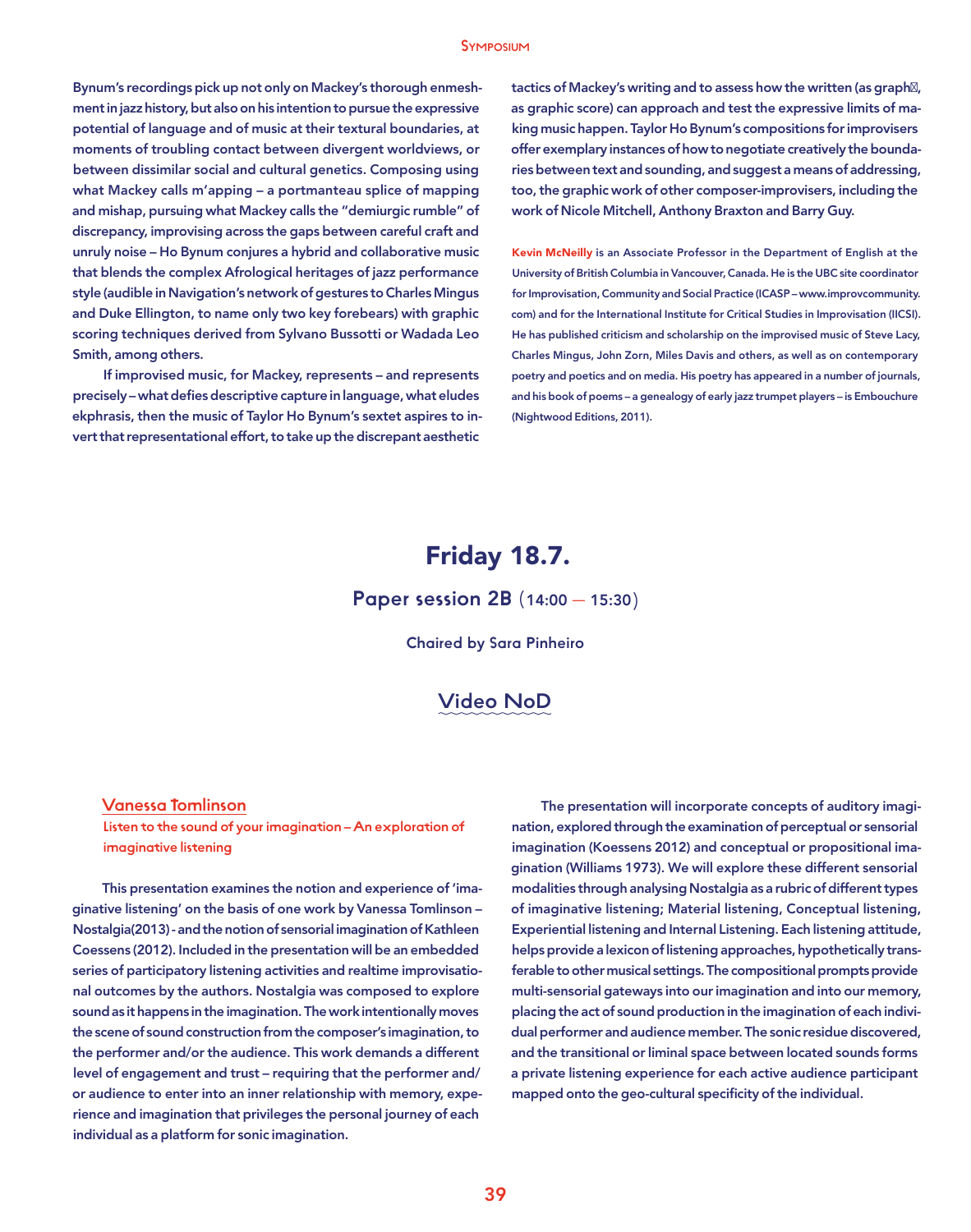Australian percussionist Vanessa Tomlinson is active in the fields of solo percussion, contemporary chamber music, improvisation, installation and composition. She has performed at festivals around the world such as Wien Modern, London Jazz Festival, Green Umbrella Series LA, Bang-on-a-Can Marathon NY, The Adelaide Festival of Arts, and Shanghai Festival. She is the recipient of 2 Green Room Awards, the 2011 APRA/ AMC Award for Excellence by an organization or individual, and has been awarded artist residencies through Asialink (University of Melbourne), Civitella Ranieri (NY/ Italy), Banff (Canada) and Bundanon (NSW). She has recorded on numerous labels including Mode Records, Tzadik, ABC Classics, Etcetera, Clocked Out and Innova. Vanessa is co-founder and artistic director of Clocked Out, one of Australia's most important and eclectic musical organisations, artistic director of percussion quartet Early Warning System and the percussionist for The Australian Art Orchestra. She is currently Associate Professor in Music at Queensland Conservatorium, Griffith University.

tive Literature. HIs primary interests are music, improvisation, sociological difference, group identity and agency, and power. He has presented and taught in Australia, New Zealand, Berlin, Sweden, Canada and Brazil. Marc received his undergraduate degree in music performance at the Australian National University, and a Masters of Music Performance (by Research) at the Victoria College of the Arts. He is also an accomplished pianist. He won the 2013 Music Council of Australia's Freedman Fellowship, the 2013 Jazz "Bell" award for most original 2012 album (Sarcophile), and the 2013 Australian Performing Rights Association's Art Award for best work (Anda Two).

#### Ximena Alarcón

Telematic embodiments: listening to the 'in-between' within migratory contexts

#### Marc Hannaford

Improvisation as Bricolage

How does one plan to improvise? Traditional conceptions of planning as a set of fixed and all encompassing set of procedures fail to provide each level of the emergency management hierarchy the flexibility to quickly respond to novel and unprecedented situations using its specialised tools. Employing improvisation in disaster response emphasises a particular approach to the deployment of previously learnt knowledge and a particular attitude to the nature of the situation. If improvisation is to be employed certain approaches to organisational management should also be adopted.

In this paper I will draw upon theorisations of improvisation in terms of "bricolage" and "wisdom," as well as organisational principles of "decentralised power" and "emergence," in order to theorise improvisation firstly in relation to the 2009 Victoria bushfires in Australia, and finally to some Australian improvised music. My discussion will critique the Australian royal commission's response to the 2009 Victoria Bushfires. I plan to show how many of the commission's findings allude to improvisation without explicitly addressing it; leading me to conclude that the royal commission would benefit from foregrounding the concept of improvisation in order to be better prepared for future extreme emergencies. I will then turn to examples of Australian improvised music and use the same concepts to theorise aspects of ensemble improvisation that I posit provides a more nuanced account of planning for musical improvisation than Aaron Berkowitz in his paper "Improvised Performance: Performers Perspectives" (2010) and aligned with John Whiteoak's theorisation of Australian improvised music and jazz (1999). My aim for this discussion is to show that, in both the case of emergency management and music, planning for improvisation can be theorised to good effect in terms of bricolage, wisdom, decentralised power and emergence.

Marc Hannaford is a PhD student in music theory at Columbia University, New York. He is also part of the Institute for Compara-

When we migrate between geographies our body moves, experiencing a new climate, different food and territories; our mind wonders trying to understand the trace left, our body feels it. In the migratory process sometimes we feel we are not present in our new land or, on the contrary, we fully deny our homeland. We eventually start to imagine an 'in-between' space (Ortega, 2008), where we could place ourselves, our physical and mental territories.

Networked Migrations is a practice-based research project that explores the 'in-between' sonic space that exists within the context of migration, through Deep Listening practice (Oliveros, 2005) and improvisatory performances on the Internet, in order to expand the perceived sonic spaces that inform the migratory experience. This paper analyses the experiences of embodiments by participants in the telematic sonic performances 'Letters and Bridges' (Leicester and Mexico City), and 'Migratory Dreams', (London and Bogotá), from the perspectives of somatics and dream-work (Stewart, 2012; Lewis, 2005; Bosnak, 2007). The embodiments take place in the process of 'unselfing' (Schroeder, 2013), characteristic of networked performances, as participants collaborate and improvise telematically using only sound. Focusing on voice, which in a telematic performance is a disembodied being, and the sound environment, which permeates our sense of being in a specific location, the paper highlights this mediated improvisatory performance as an experience that helps migrants to reunite with their multiple selves, and that offers an extension of their perception of their body in new physical and virtual territories.

Ximena Alarcón is an artist who engages in listening to migratory spaces and connecting this to individual and collective memories. She creates sound art works, using networked technologies, derived from listening experiences in interstitial spaces where borders become diffused, such as underground transport systems, dreams, and the 'in-between' space in the context of migration. In 2010 she engaged in Deep Listening practice listening to her own migratory experience and creating scores for The Migratory Band. Currently she is a performing member of the recently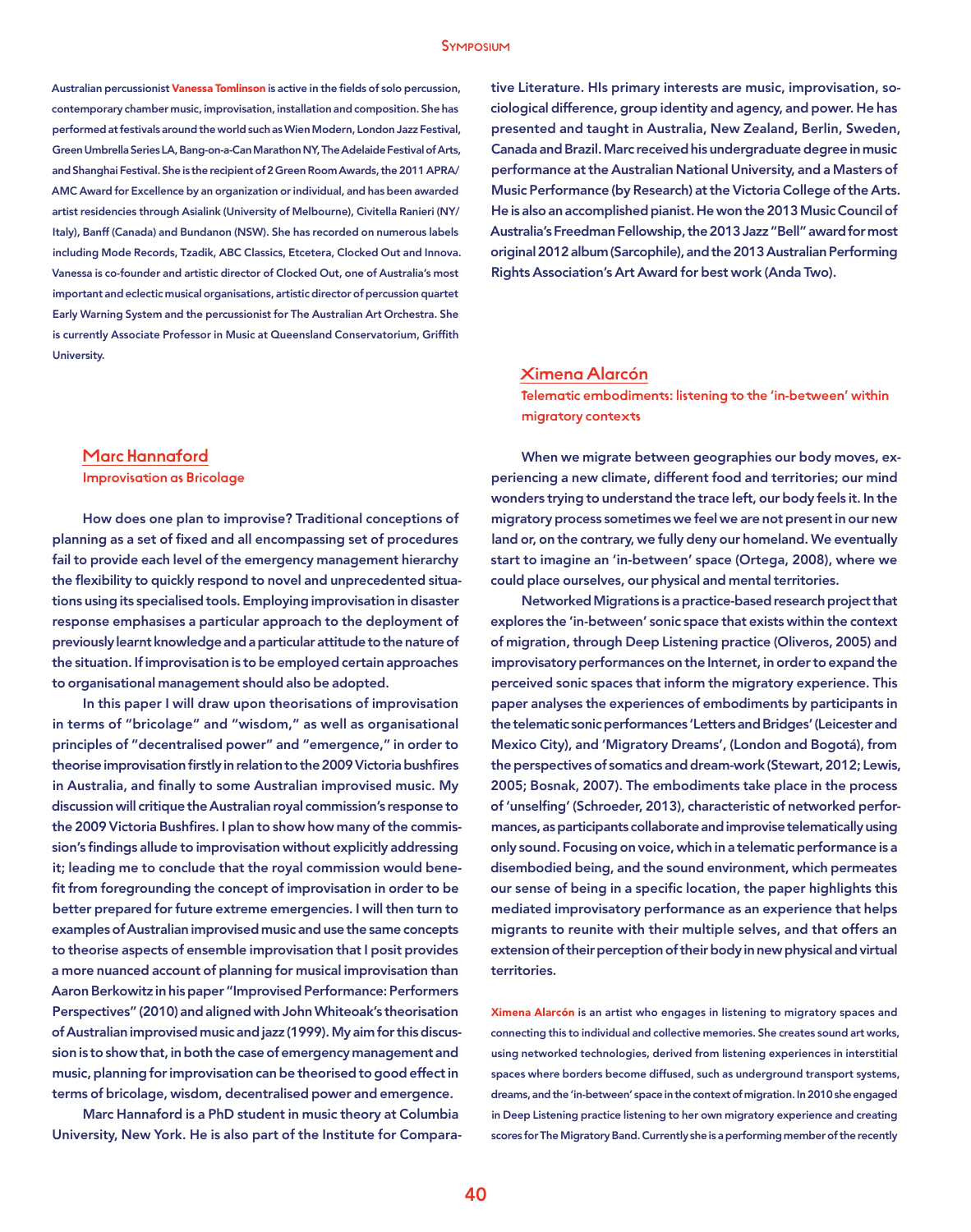#### **SYMPOSIUM**

formed multi-arts improv ensemble 4 4 Flow. Ximena has a PhD in Music, Technology and Innovation, from De Montfort University, and was awarded with The Leverhulme Early Career Fellowship 2007-2009 to initiate her postdoctoral research in the Institute of Creative Technologies (IOCT). In May 2012 she obtained a Deep Listening certificate. Since 2011 she has worked as a Research Fellow at Creative Research into Sound Arts Practice (CRiSAP).

experience and micro-narration related to the architectural project for the Chapel of Franciscus of Assisi in Brno.

A musician and architect, Ivan Palacký performed in various bands and participated in a diverse range of musical projects. He performed at many concerts with the band «Sledě, živé sledě». He is currently a member of the ambi(val)ent duo «Tílko» (with Jennifer Helia DeFelice) and the audiovisual improvisational duo «Koberce, záclony» (with Filip Cenek). He also keeps audio diaries of his travels, recording story fragments, strange sounds and a diverse array of «acoustic errors». Since 2002, he has been involved in free improvisation, and enjoys participating in short-term projects (collaborations with Cremaster, Ruth Barberán and Margarida Garcia, Willem Guthrie, and Andrea Neumann, among others). He equally enjoys playing solo. His main passion since 2005 has been the «mining» of sounds from an amplified Dopleta 160 single bed knitting machine. As an architect, he is interested in architecture without «structures», sociological methods in project planning and morphogenetic maps in digital architecture.

#### Ivan Palacký

Sentences to tell over – interferences between improvisation in music and architecture.

A short reflection on the strategies of improvisation in the interdisciplinary approach. The presentation is reflects the essay « Sentences to tell over «, published in the journal His Voice and from the

# Friday 18.7.

### Paper session 3A (16:00 — 17:30)

Chaired by Allison Johnson

### A Teatro

#### Simon Rose

The Agency of Improvisation

The presentation describes how improvisation is a widespread activity, in all spheres of human activity, and at the same time relatively absent from education; signalling a deficit between our being-in-the-world and practice in education. The background and findings of the research project: 'Improvisation, music and learning: An Interpretive Phenomenological Analysis' (Rose PhD thesis, 2013) are presented.

The particular experience of working successfully with students who have been permanently excluded from mainstream education (8 years) led to research with the aim to better understanding processes of improvisation. Together with experience of working with young people with special educational needs; experience as a professional musician; and an early career in drama, this paper describes improvisation's broad potential for education.

A body of knowledge has developed within the international

community of musicians whose practice is centred on improvisation. Ten highly experienced improvisers from Europe and North America took part in semi-structured interviews, the overarching question was: What is the place of improvisation in your practice? The study employed Interpretive Phenomenological Analysis (IPA). IPA (Smith, Flowers and Larkin, 2009) is an idiographic approach through which lived-experience is examined in analysis. Through analysis the following super-ordinate themes of improvisation were identified: Learning, Process, Body and Strategies. These themes, and their 'unity,' will be explained through reference to interview extracts from the ten interviews. The socially inclusive and autonomous character of free improvisation was highlighted for its broad potential in education. Interpreting the phenomenon of free improvisation acknowledges the multiplicity of experience of improvisation in music. The co-presence, or 'unity' of the super-ordinate themes, Learning, Process, Body and Strategies is also significant in developing understanding of the nature of improvisation.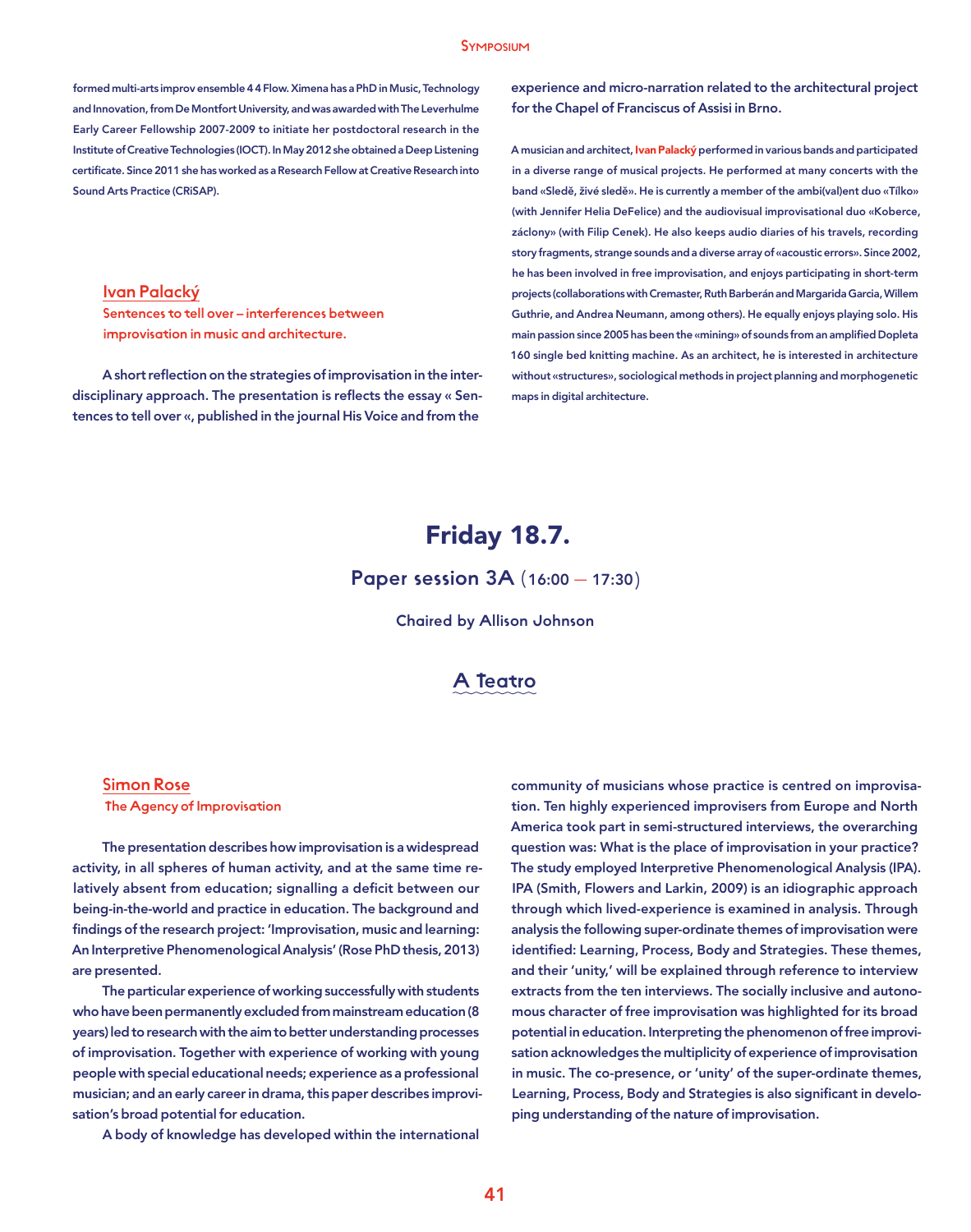Simon Rose plays baritone and alto saxophones. Born in London, England, he has performed in Europe, Canada and USA. As well as collaborating with those who play traditional instruments, Rose performs with musicians who employ selfdesigned instruments and electronics. He is also interested in collaborations beyond music, for example with dance and fine art contexts. Performing solo is an ongoing project: 'Procession,' solo alto and 'Schmetterling,' solo baritone. Music recordings can be found on the labels: Emanem, Leo, PSI, Bruce's Fingers, Not Two, Rayon and PFMentum. His research interest is in the creative process of improvisation, in which he has completed three studies. Following an MA at Middlesex University, 2008, he gained his doctorate in 2013 at Glasgow Caledonian University. He is currently completing a book for Intellectbooks, UK concerning the agency of improvisation. Other publications include book chapters: 'Free improvisation in education,' in Investigating Musical Performance (Ashgate, 2012); 'Improvisation as real-time composition' in The act of musical composition (Ashgate, 2014), and 'The Process of Improvisation' in Organising and Music (Cambridge, 2014).

### Lisa Cay Miller is the Managing Artistic Director of the NOW Society who proudly presents Vancouver best improvisors. She has produced concerts and multi-media installations (Vancouver New Music, Coastal Jazz and Blues Society, Circus Maximus, and the Western Front Society). Miller has performed with Nicole Mitchell, Butch Morris, John Zorn, Eyvind Kang, Audrey Chen, Ig Henneman, Wilbert de Joode, Anne La Berge, Michael Moore, and Jaochim Badenhorst, Tiago de Mello, Lucas Rodrigues Ferreira, Roldolfo Valente, Marcio Gibson, Mario Del Nunzio and Pianorquestra Her CDs, The lisa miller octet; Sleep Furiously, the music of lisa miller, Q, Q; waterwall and The lisa miller trio; open are available on the greenideas record label and have received rave international reviews.

#### Stephanie Khoury

Re-imagining the role of improvisation in music education

#### Lisa Cay Miller Talking Improv—Removing the Civil Censor

Accessing instantaneous creativity is elemental to experienced improvisers, as natural as breathing, walking and talking. Improvisers master their instruments, obtain vocabulary and technique and develop sophisticated deep-level communication skills and strategies for taking part in complex musical dialogue and interaction. As experienced players, it is possible to underestimate the capacity for being fully present, for committing mindfully to expression, and for establishing and accepting trust of others and of ourselves, methodologies that might not easily be understood by those not dedicated to the living practice.

Children have direct access to improvisatory attitudes. They create without judgment, without fear, with delight and abandon. With social and cultural conditioning, adults learn to fear risk taking as they make their place in society. As they become 'civilized,' an inner dialogue begins which negates artistry, which cautions against individual expression and the unconventional. This negation affects artists and their role in society, and society's relationship towards artistic expression.

This discussion will investigate these questions: Whether as witnesses or participants, what is this mysterious portal that champions of improvisation develop to counter this inner voice, to embrace intuition, accept the push-pull and intricately interweaved roles of commenter, leader, supporter, negator, instigator, present in collaborative improvisation? How does one remove the public and private filters that inhibit the acceptance of the unknown? With are these conditioned rules that stand in the way of expression, and what is it in us that allows us to accept abstraction and enter joyfully into the world of improvisation?

The creative practice of improvisation should be at the core of all music education. By prioritizing the attainment of musical fluency over the study and memorization of pre-existing compositions, we provide music students with the musical agency so often lacking in today's musical training. In this way, music education becomes a true arts education based upon an organic process of action, discovery and expansion. Through improvisation, students attain a deeper integration of the fundamentals of music and are challenged to be active listeners, capable of making complex decisions in the moment. When improvising collectively, students are learning to communicate with the language of music, giving them with the ability to interact with other musical genres and cultures. Students widen their musical possibilities while developing their own creative voices.

This discussion considers the necessity, implications and potential considerations of a transformation to music education. The author's own ethnographic research examines the music teaching of improvisation in three distinct contexts: a community music school in inner city Houston (USA), an improvised modal counterpoint class at McGill University in Montreal (Canada), and an institute of improvised music in Salamanca (Spain). Examining pedagogy and practice in these locations in contrast to non-improvised musical contexts reveals a number of benefits and important considerations for the field of music education.

Among these considerations is the problematic nature of formalized improvisation pedagogy, such as those in jazz or Early Music. Strict adherence to extreme complexity of form and linguistic syntax is often impractical or disadvantageous. Finding an improvisatory practice which embraces differences and encourages creative expression is crucial for re-imagining music education. Freer forms of improvisation diminish reliance on particular stylistic know-how and open the practice to all, creating a space in which diverse backgrounds and musical influences enrich the musical process rather than restrict it.

A successful pedagogy of exploratory improvisation must necessarily disrupt traditional teacher-student models and invite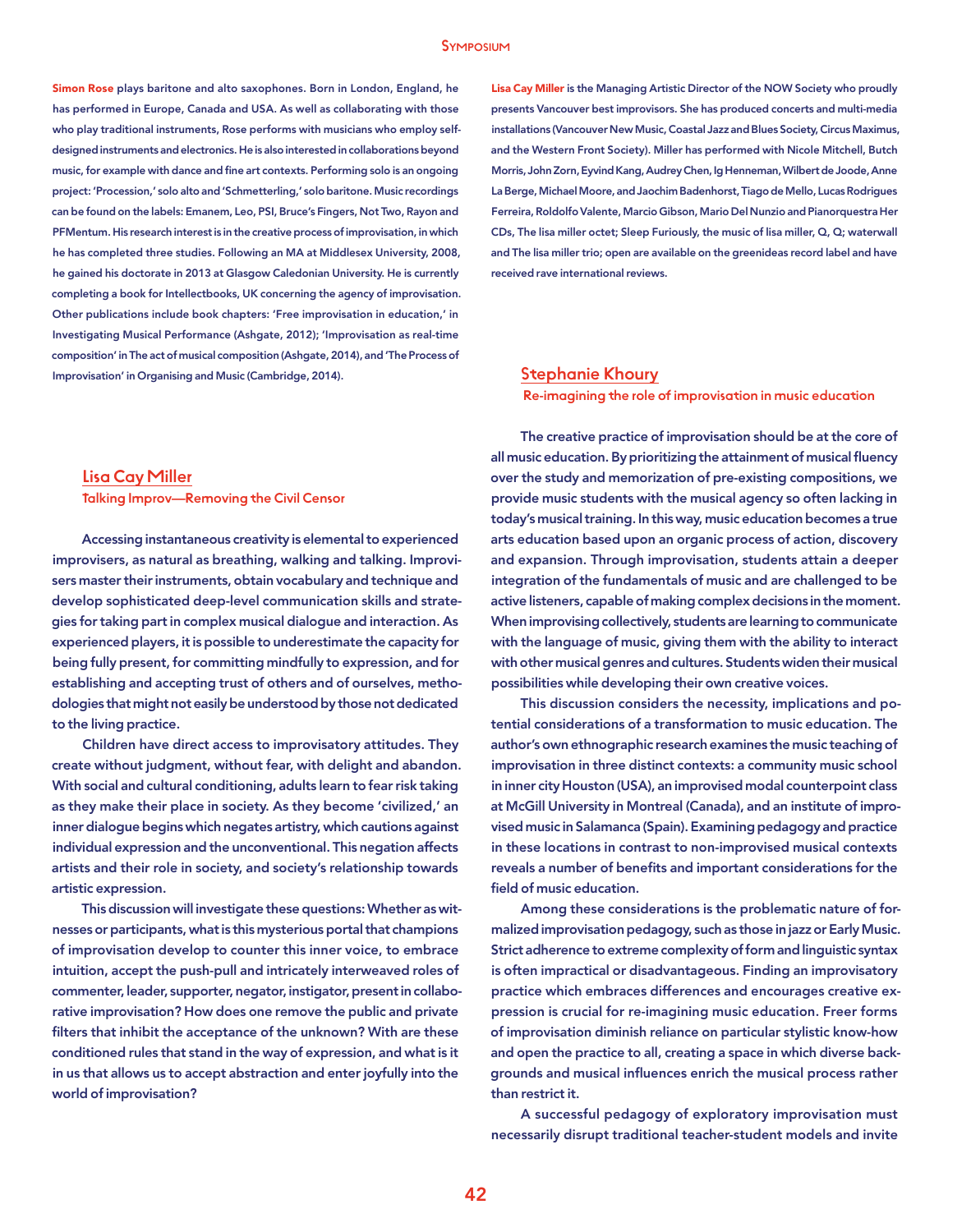the unknown into the teaching environment. In the spirit of critical pedagogy, the teacher becomes learner along with the students, opening themselves to the unexpected in order to help each individual and the collective grow into its potential. Ultimately, the most successful teachers of improvisation are those able to improvise in their teaching, using the tools at hand to connect with students and decipher what is necessary in order to enable them to find confidence and their own voice.

Stephanie Khoury is a guitarist, educator, and PhD Candidate in music education at McGill University. Her research interests focus on different aspects of creative music education, ranging from improvisation pedagogy to community music. Currently she is conducting ethnographic research of experimental community music programs and working towards a complete overturn of music education as we know it.

#### Don Ritter

From Improvisation to Conceptual Interactivity

Ritter provides an overview of his work on interactive performances and installations that are directed by improvised music or by the extemporaneous actions of audiences. The presentation includes a description of an interactive performance system that Ritter began

developing in 1988, and how it became the technical basis for his interactive video-sound installations that are controlled by body motion, position, or voice. The term conceptual interactivity is proposed to designate when the content of an artwork is conveyed to audiences experientially, through their physical interactions with a work. The presentation will include documentary videos of performances and installations that demonstrate the notion of conceptual interactivity and its relationship to improvisation.

Don Ritter is an artist and writer who has been active in the field of digital media art since the late-1980s. His work consists primarily of large interactive video and sound installations that audiences control through their body position, body movement, or voice. During his interactive performances, video projections are controlled by live music. Ritter's performances and installations have been presented at festivals, museums, and galleries throughout North America, Europe and Asia, including Ars Electronica, SITE Santa Fe, Winter Olympics 2010 Cultural Olympiad, Metrònom (Barcelona), Sonambiente Sound Festival (Berlin), Exit Festival (Paris), and New Music America (New York City and Montreal). He has collaborated on performances primarily with trombonist George Lewis, and also with musicians Nick Didkovsky, Amy Denio, Thomas Dimuzio, Ikue Mori, Geneviève Letarte, Ben Neill, Trevor Tureski, and Tom Walsh. Ritter has held full-time professorships in art and design at Concordia University in Montreal, Pratt Institute in New York City, Hanyang University in Seoul, and currently at City University of Hong Kong in the School of Creative Media.

# Friday 18.7.

Paper session 3B (16:00 — 17:30)

Chaired by Miloš Vojtěchovský

### Video NoD

#### Michael Pelz-Sherman

Parallels Between Improvisation and the Software Industry

Drawing upon my 20+ years of experience in software engineering, jazz improvisation, and music scholarship (PhD UCSD 1998), my presentation will explore the many parallels between recent trends in software development practices and musical improvisation. In the talk, I will demonstrate that changes in corporate software development management practices (an activity which employs a greater percentage of the world's population each year) is emblematic of a

paradigm shift brought about by forces of technological and social change which increasingly demand self-organization and team collaboration - aspects of improvised musical culture that have been well-documented e.g. by Macarthur "genius" grant recipient George E. Lewis (who was also my PhD advisor and who will be a keynote speaker at the conference).

The presentation format will be similar to that of a «TED talk». I plan to delve into the socio-political implications of the influence of improvisational practices into the culture of work. In particular I would like the audience to consider the implications of these issues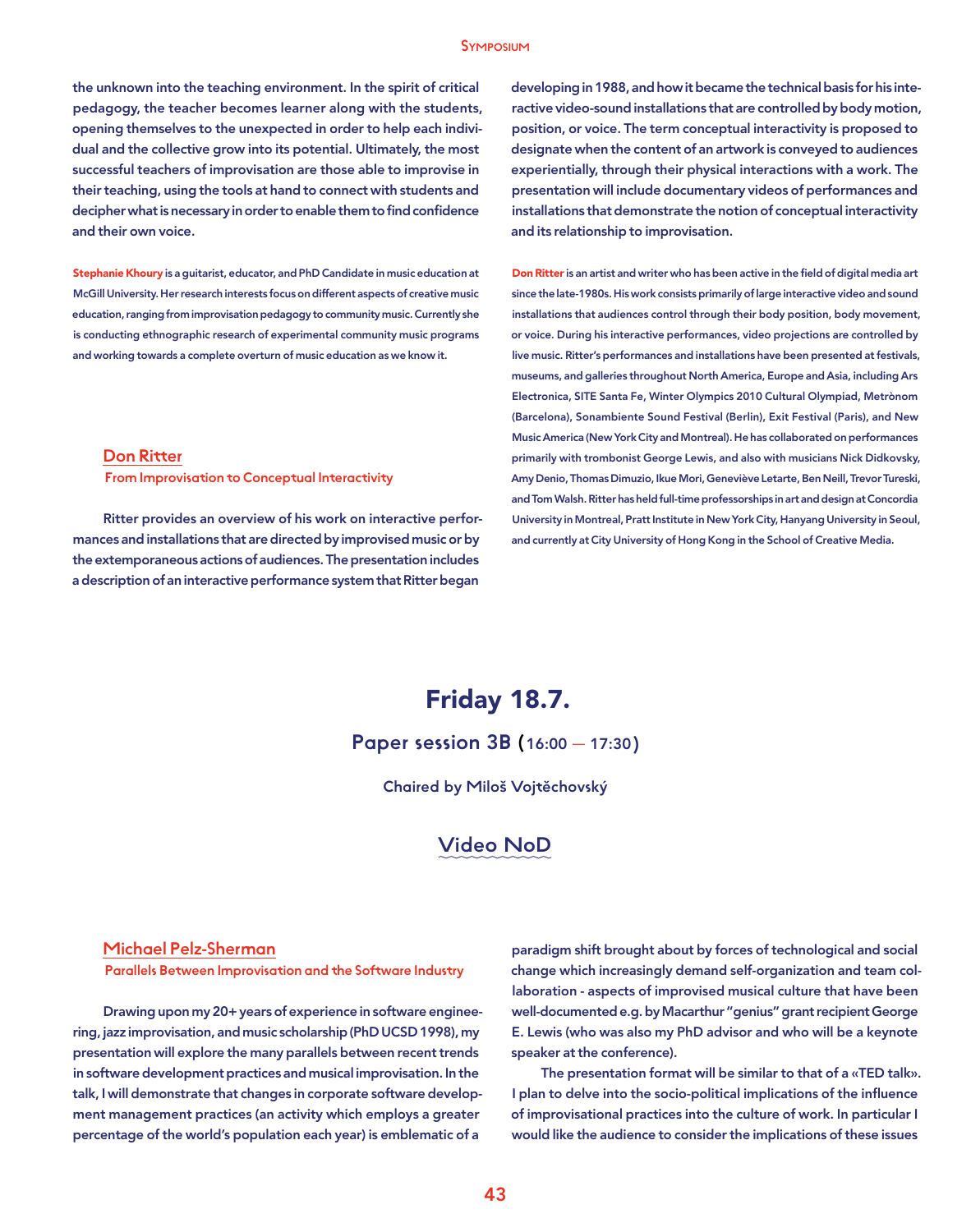on education policies and standards. I intend to argue that to prepare students to enter the post-industrial workplace, our schools should be teaching improvisation as part of the standard core curriculum.

Freelance scholar and musician Michael Pelz-Sherman has been composing and performing professionally on piano, keyboards, and percussion since the age of 16. A graduate of Indiana University and UC San Diego Music programs, Michael has studied composition with Earl Browne, Donald Erb, Harvey Sollberger, Rand Steiger, Roger Reynolds, and Brian Ferneyhough. His compositions and recordings have received numerous awards. An accomplished software engineer and computermusician, Michael served as a Musical Assistant at IRCAM (Paris) in the early 1990s, where he created an original real-time computer-assisted performance system and designed sounds for Netherlands composer Klass Torstensson's Urban Songs. Michael's Ph.D. dissertation, «A Framework for the Analysis of Performer Interactions in Improvised Music», created under the guidance of trombonist/impoviser/author George E. Lewis, demonstrates his deep love for and understanding of the history, development, and structure of creative improvised music that has risen out of the fertile soil of American Jazz.

### Rob Wallace

Passages to India

This presentation is a brief sketch of the historical connections, contradictions, and continuing dialogue between the music of South Asia (primarily in the form of Hindustani classical music) and improvised music stemming from the jazz tradition. Encounters between jazz and Indian music, occurring in myriad ways since the early 20th century, continue to produce important collaborations and cross-cultural conversations. Particularly in the period after World War Two, both jazz and Indian classical music became, in a sense, "post-colonial"--even as musicians from both traditions continued to face aesthetic-, ethnic-, racial-, gender-, and class-based discrimination at home and abroad, Indian music gained respect just as jazz gained a more explicitly global mindset.

One result of these developments was the increased dialogue, both metaphorical and literal, between American and Indian cultures. Within these conversations, however, remain some important misunderstandings on the part of both jazz musicians and Indian musicians. I meditate on the potential meanings of the cultural contact exhibited and sounded through Indian music and jazz fusions, specifically as they pertain to the dissemination of the philosophical ideas of Hazrat Inayat Khan—the early-20th century Sufi musician and writer whose work has influenced multiple generations of Westerners in their approach to both Indian music in particular and music in general. I also address the complexities of Ravi Shankar's attitude towards jazz, and the uneasy linkage (from the perspective of some Indian classical musicians) that many jazz musicians make between jazz improvisation and Hindustani improvisation. Ultimately I argue that, as in much improvised music, the risk of misunderstanding and failure, however

we might define those terms, is often outweighed by the improvisers' ability to learn from such failures and risks and grow musically (and possibly even politically and spiritually).

Writer, musician, and teacher Rob Wallace holds a Ph.D. in English Literature from the University of California, Santa Barbara. His recordings can be found on the pfMentum and Ambiances Magnétiques record labels. He is the author of Improvisation and the Making of American Literary Modernism (Bloomsbury) and co-editor (with Ajay Heble) of People Get Ready: The Future of Jazz is Now! (Duke).

#### Ricardo Arias

Improvisation in Contemporary Colombian Experimental Music and Sound Art

In this paper I will take a brief look at the history of improvised music in Colombia as well as to the current surge of its practice in recent exploratory music and sound art in the country. I will show how improvisation has served as a bridge between different musical practices (electroacoustic, folk, jazz, rock) and how this might begin to configure a particular type of improvisation that addresses local musical preoccupations and social dynamics.

Ricardo Arias is a Colombian experimental improvising musician, sound artist, teacher and researcher. For many years his work has focused on improvisation using unconventional sound sources both acoustic and electronic. More recently he has begun producing sound installations and sound sculptures. He has presented his work in the Museum of Modern Art (New York), Roulette Intermedium (New York), Experimental Intermedia Foundation (New York), Museum Kunst Palast (Düsseldorf), Galerie Rahel-Haferkamp (Cologne), Haus der Kulturen der Welt (Berlin), Ohrenhoch Gallery (Berlin), La Casa Encendida (Madrid), the Miró Foundation (Barcelona), The Electric Eclectics Festival (Meaford, Canada), FIMAV (Victoriaville, Canada), Experimenta Festival (Buenos Aires), Espace SD (Beirut) and the Colón Theater (Bogotá) among many other venues and festivals in North and South America, Europe and the Middle East. His writings have been published in Experimental Musical Instruments and the Leonardo Music Journal. He is active as a curator of sound art and experimental music exhibitions and festivals. Arias is Associate Professor in the Art Department at Universidad de Los Andes in Bogotá, Colombia.

#### Dimitris Papageorgoiu

 Searching for a voice: Free-Improvisation as self-experimentation

Starting with the assumption that improvisation is a spontaneous composition, I will follow the line of thought that enframes my aesthetic viewpoint and my practice as an improviser/composer. As Harry Lehmann suggests it is only now – after the legacy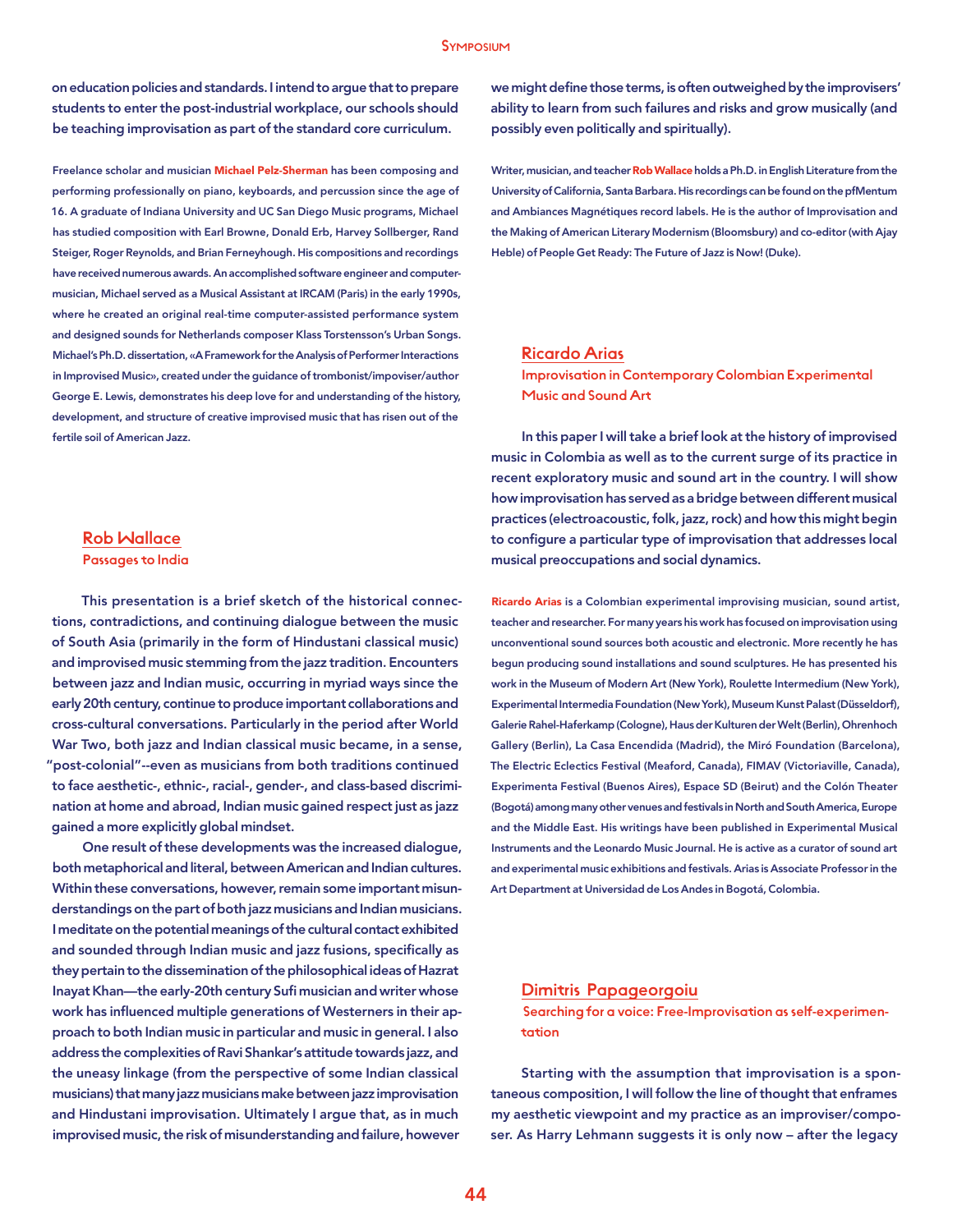of classical modernism, the avant-garde and postmodernism – that the medium, the concept and the work of art can be understood as separate entities; which reintroduced in the aesthetic apparatus with their particular degrees of freedom, enable us to see artworks as "the presentation of an experiential pattern inscribed upon the work of art that is taken up by the individual on a trial basis, and in some cases provokes a new self-understanding in society". Therefore, an artwork can be understood as a Gestalt (Martin Heidegger) or a Morphe, that emerges from what Michel Serres has called Noise: the phenomenological strife experienced by facing the sonorous multitude. And within the word multitude we can perhaps trace the different perspectives carried by the networks one has been exposed to. In this sense, improvisation/composition practice can be seen as an explorative dynamic process, where the exercise turns into a self-experiment investigating the synthesis between the different realities inside oneself.

This self-explorative process, along with the different musical landscapes one has experienced and exercised, is perhaps one of the agents that gradually crystallizes the development of a personal sound library. Hence, the analysis of the medium (free-improvisation) could involve a negation of the material logic allowing space for more abstract categorizations, i.e. gestalt streaming, or cohabitation

in-time. In my presentation, I will try to bridge the Arab "Saltanah state" in maqam improvisation, with Evan Parker's suggestion for "repetition, practice, memorization" and his seemingly contradictory call for an "unforeseeable state" while improvising, as the influences that merge into the concept of my practice. Where the work – a spontaneous composition – becomes the praxis of the experiment, governed by the "flow of music" (Malcolm Goldstein).

Dimitris Papageorgiou is a violinist, improviser and composer. He holds a Diploma in Classical Violin performance and Diplomas in Advanced Music Theory (Harmony, Counterpoint, Fugue) from Greek conservatories. He also holds a BSc degree in Physics from the National and Kapodistrian University of Athens, with a Bachelors thesis on the mathematical processes that Iannis Xenakis applied in his music. As a violinist, he has performed with various ensembles in Athens and in Edinburgh ranging from classical music (i.e. Greek National Opera), Greek folk/Middle-Eastern music, world/jazz music, and free-improvisation collectives. As a composer, his output so far includes solo, chamber, orchestral, electroacoustic, and acoustic music integrated with electronic sound structures. As a solo performer/improviser on the violin, he is trying to amalgamate a musical flow that ranges from extreme extended techniques and noise sounds, to folk music styles from the Mediterranean and Middle-Eastern maqam improvisation practices.

## Saturday 19.7.

### Paper session 4A (13:00 — 14:30)

Chaired by David Rothenberg

### A Teatro

#### Lindsay Vickery

Improvising with the Sonic Environment

Emulation of the sounds of the natural environment may be one of the earliest manifestations of musical improvisation. Alvin Lucier's (Hartford) Memory Space (1970) and Carbon Copies (1989) both explore this impulse, instructing performers to imitate the sounds of any indoor or outdoor environment (albeit pre-recorded), "as exactly as possible, without embellishment" (Lucier, A. 1989. Carbon Copies. Material Press: Frankfurt am Main). This paper describes a scoreplayer, implemented in MaxMSP, which analyses and visualises significant features of a sonic environment as a graphic score, allowing an improviser to interact with a field recording. The visualised score is

scrolled from right to left across the computer screen. Playback of the source recording is delayed so that it is heard as the corresponding visual event arrives at the "playhead": a black line on the left of the screen. The frequencies of principal features of the recorded environment are represented by the placement of rectangles in vertical space, amplitude by the size of the rectangle, and the brightness, noisiness and bark scale value of each event as the luminance, hue and saturation of each rectangle. The final three parameters provide an indication of timbral changes in the source recording. An analysis panel provides controls for the performer to view and scale data from the field recording, allowing the performer(s) to "zoom" in or out on a particular range of data.

Multiple scoreplayers may be networked together, allowing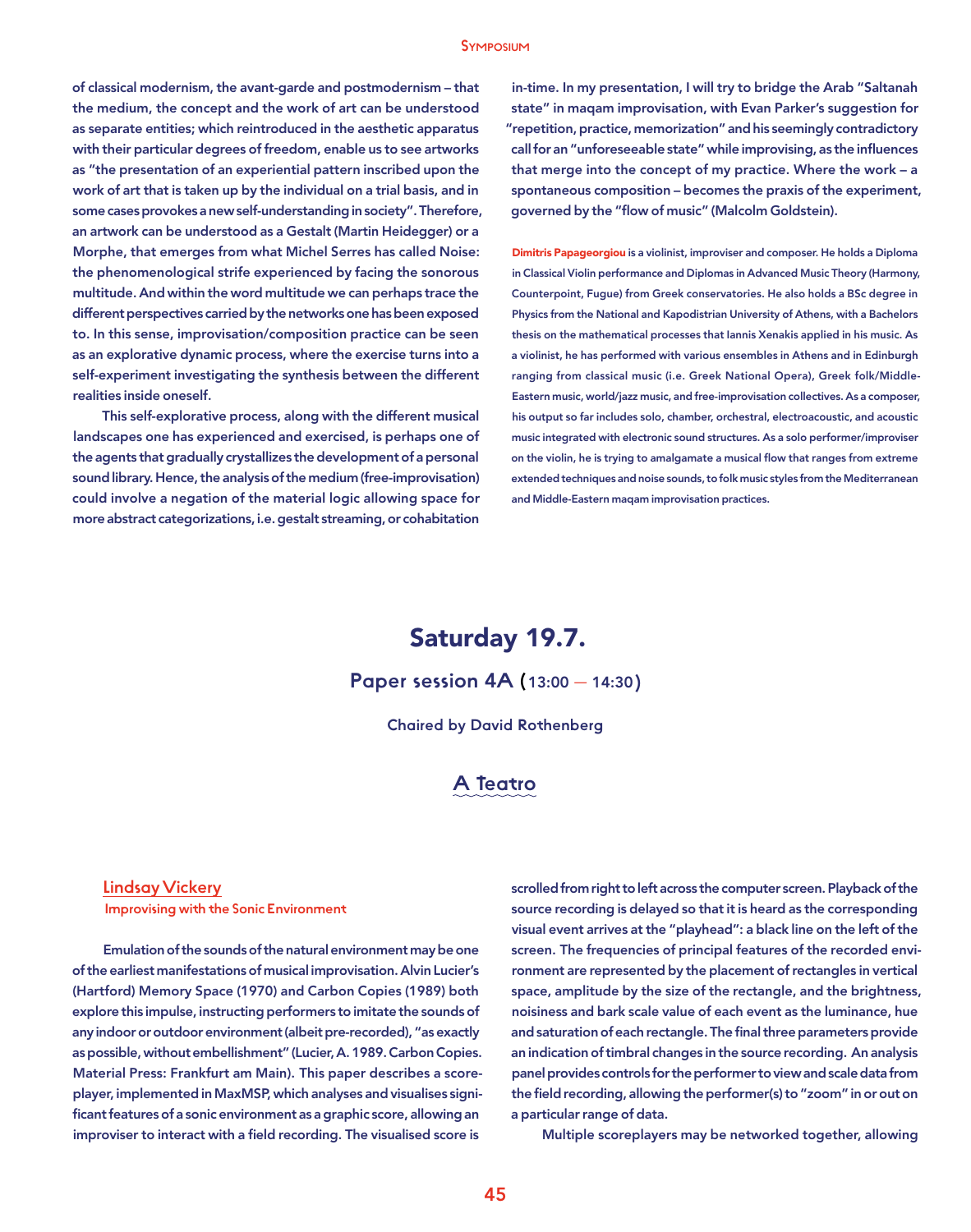#### Symposium

multiple performers to interact with varied frequency, amplitude and amplitude parameters of the same recording. The "Environment Player" builds upon Vickery's earlier work EVP, in which "electronic voice phenomenon" recordings were visualised as a scrolling score in realtime. In the current work the performer may also choose to analyse the field recording to detect recorded speech or speech-like artifacts that may be present. These are represented in the score as standard text that is visualized using the frequency, amplitude, brightness, noisiness and bark scale values that are applied to nonspeech sounds.

Lindsay Vickery is a founder member of Decibel, SQUINT, HEDKIKR and Magnetic Pig. As a performer he has played at numerous festivals including the Shanghai, Sydney, Adelaide and Perth International Arts Festivals, SWR Tage für Neue Musik, Audio Art Festival (PL), NWEAMO (US), ICMC, ISEA, MATA, NWEAMO, Scintilla Divina, NowNow and WHATISMUSIC?. He has collaborated with artists including: Alvin Curran (US), David Toop (UK), Marina Rosenberg (US), werner dafeldecker (DE), Agostino Di Scipio (IT), Lionel Marchetti (FR), Amy Knoles (US), Annie Gosfield (US), Roger Kleier (US), Graham Collier (UK), Marek Choloniewski (PL), Jon Rose, Stelarc, Clocked Out, Ensemble Offspring and The Tissue Culture and Art group. He writes on a range of topics, most recently on the emergence and development of the "screenscore", nonlinear music and the realisation of Cage's music. He is coordinator of Composition and Music Technology at the Western Australian Academy of Performing Arts at Edith Cowan University.

#### Ursel Schlicht

SonicExchange: Film and Talk about a 100-day Residency

SonicExchange took place in the summer of 2012 in the Kassel, Germany, and became a vibrant creative multidisciplinary project. My intent was to counteract the motto-driven cultural climate with open space and time, exchanging ideas through sound, dance, film and related art. Over fifty guests participated, from nine countries. Among them were free improvisers, composers, an Afghan poet and rubab player, dancers, electronic musicians.

I purposely sought a location not connected with a particular aesthetic and found the Foto-Motel, an artistic guest house with studios for visual artists and a low-key and intimate setting. The first and only musician there, the hosts provided me a small studio and gave me carte blanche to use the adjacent lounge as a performance space, a large yard for performances outside, film screenings, also allowing communication between inside and outside. The flexibitity and simplicity was perfect for spontaneous programming of performances, sessions, talks.

Dancers performed in the yard, artists showed films with live music in the lounge or projected outside on the wall. Five pianists created an evening of pianism around one piano. Composers spoke about their music and then improvised with other musicians. Five musicians arranged Icelandic songs as a quintet with voice, piano, accordion, violin and electronics. Others interpreted Afghan poetry and tales. As the ongoing avant-art exhibition Documenta(13) in Kassel transformed the entire city with literally hundreds of exhibitions, many of us were also very inspired by the visual arts.

The name SonicExchange reflects the concept of meeting on equal grounds rather than a hierarchically structured or curated situation. Each participant had to make a conscious choice to be there, I did not invite or select. This led to a mix of local and international encounters. Interestingly, the gender balance was almost equal – unheard of in most festival lineups. Many events were filmed and we produced a two-hour long DVD. The DVD contains an 15-min introductory film about the idea and the process, followed by chapters showing thirteen concert events, and a chapter crediting all participants and supporters. I would like to discuss how improvisation has the power to connect artists from many disciplines across aesthetics, cultural differences, or language barriers, show excerpts of the film, and focus on a few events where borders were crossed in particularly successful ways.

Pianist Ursel Schlicht plays improvised music, jazz, new music, and is a scholar and educator currently teaching Improvisation at the University of Kassel. Fostering intercultural collaboration has been an important focus of her work. She has brought together musicians from Europe, India, Eritrea, Mali, Japan, Afghanistan, Russia, and the USA, notably in her project Ex Tempore. Her compositions interweave notated and improvised material, and she interprets silent film classics Nosferatu, The Cabinet of Dr. Caligari, Faust, and The Adventures of Prince Achmed with an avant-improv approach. Her work as leader or co-leader appears on Nemu, Cadence, CIMP, Hybrid, Konnex, Muse-Eek and Leo Records, with Robert Dick, Hans Tammen, Steve Swell, Lou Grassi, Ken Filiano, Bruce Arnold, Reuben Radding, et al. she is part of Hans Tammen´s Third Eye Orchestra on innova records; forthcoming is a CD The Galilean Moons with Robert Dick. Ursel Schlicht holds a doctorate in musicology from the University of Hamburg, Germany, and has published a book about the working conditions of women jazz musicians, including Marian McPartland, Carline Ray, Joanne Brackeen, Connie Crothers, Jane Ira Bloom and Myra Melford. She has designed and taught seminars on Music & Gender and Improvisation at Ramapo College of New Jersey, and has taught Masterpieces of Western Music at Columbia University in New York.

#### Lukas Ligeti

Between and Beyond Frontiers: Journeys of Improvised Music in Africa

Many West African music traditions and forms (my initial experiences were in Côte d'Ivoire) have contributed to the fundamental concepts of jazz, and in working with musicians from these traditions, it is possible to see some of the basic ingredients of American improvised music at work. The rules governing improvisation in these traditions are often quite complex, but, as in jazz, they build upon and further permit, to a degree, spontaneous interaction between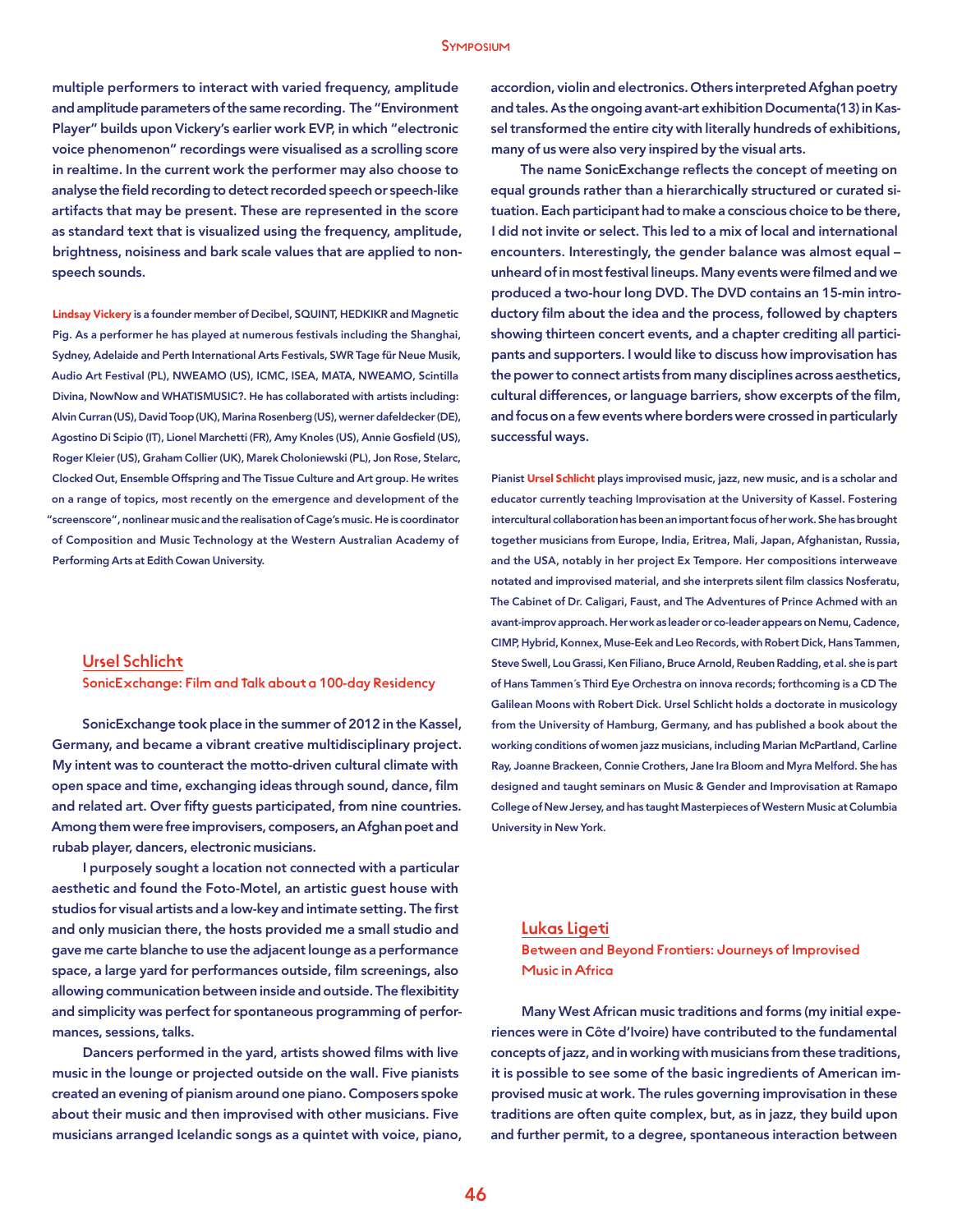musicians, allowing for conversational interplay. However, there also exist music traditions - I have come across these mainly in other parts of Africa such as Uganda - where improvisation is rather limited and does not strongly impact the overall form of the music.

I have attempted many approaches to improvisation in my African collaborations, ranging from collective free improvisation (an activity otherwise nonexistent in this part of the world) to collectively developing frameworks and rules for interplay. In some instances, I encouraged musicians to appropriate concepts from other music traditions or cultures as part of our nascent improvisational vocabulary. Some approaches employed computer technology as an additional challenge or as an aid in performance, acting as a conductor of sorts. In a band I co-founded in Burkina Faso, Ableton Live is used extensively, but a complex cueing system is simultaenously in place to help make our performances more flexible and spontaneous. But I have also done more «straightforward» improvising in contexts such as the ever popular «jam sessions» and played jazz standards with African musicians: many musicians I have worked with consider themselves jazz musicians, but the way they handle rhythm and form tends to be somewhat different from their American colleagues, informed by the traditions of the region and by local patterns of jazz reception (which are often strongly dependent on the selection of imported recordings, a dependency now in decline due to the internet, but still relevant).

Transcending the boundaries of genre, the Austrian, New-York-City-based composer-percussionist Lukas Ligeti has developed a musical style of his own that draws upon downtown New York experimentalism, contemporary classical music, jazz, electronica, as well as world music, particularly from Africa. Known for his non-conformity and diverse interests, Lukas creates music ranging from the through-composed to the free-improvised, often exploring polyrhythmic/polytempo structures, non-tempered tunings, and non-western elements. Other major sources of inspiration include experimental mathematics, computer technology, architecture and visual art, sociology and politics, and travel. He has also been participating in cultural exchange projects in Africa for the past 15 years. His commissions include Bang on a Can, the Vienna Festwochen, Ensemble Modern, Kronos Quartet, Colin Currie and Håkan Hardenberger, the American Composers Forum, New York University, ORF Austrian Broadcasting Company, Radio France, and more; he also regularly collaborates with choreographer Karole Armitage. As a drummer, he coleads several bands and has performed and/or recorded with John Zorn, Henry Kaiser, Raoul Björkenheim, Gary Lucas, Michael Manring, Marilyn Crispell, Benoit Delbecq, Jim O'Rourke, Daniel Carter, John Tchicai, Eugene Chadbourne, and many others. He performs frequently on electronic percussion often using the marimba lumina, a rare instrument invented by California engineer Don Buchla.

#### Michael Francis Duch and Bjørnar Habbestad Lemur – Methods and Music

What constitutes the core of our collaboration, what comes across as important in the development of our musical and improvisational practice? We present three potentially important aspects: first, a sonic approach to developing musical material. Secondly, an interest in practising and finally, the different improvisational approach of the ensembles members.

At our very first rehearsal, before we had played our first concert together, we found a shared interest in the actual sound of the ensemble. This sonic approach has influenced or way of discussing, rehearsing, performing and creating together. During these last eight years we have also met regularly for practise and rehearsals in between tours and recordings. This, we believe, is something that is less common in Free Improvisation than in other musics. Our concerts are always free improvised, but listeners comment that the ensemble sounds rehearsed or even composed. We believe that this is related to our rehearsals and methods of practise, creating our own exercises to shape textures, material and interplay.

The background and aesthetic preferences and playing styles of each member of Lemur varies. While Grenager and Habbestad both have their background and formal training from classical music, Tafjord and Duch both have backgrounds and formal training in Jazz and improvisation. This often results in several "styles" operating individually and melting together at the same time, rather than a specific area that all four are striving for together. More importantly we share a broad spectrum of different practise methods and techniques that we employ in making our own methods and exercises.

When improvising in ad hoc-situations certain techniques or musical clichés may not sound as clichés at all. Whereas in an ensemble playing with some regularity, like Lemur, using the same type of material gets musically challenged and confronted in a way that does not happen in ad hoc-situations. An ensemble that plays together often, playing the same material could eventually lead to playing the equivalent of "songs" or "tunes", rather than Free Improvisation. One of the important issues this paper questions is whether this form of music-making is less "free" or less improvised than that of other free improvising ensembles? We strongly believe that the very opposite can be true, largely based on our own experiences from being members of Lemur.

Michael Francis Duch is a double bass-player and Associate Professor at the Department of Music, Norwegian University of Science and Technology (NTNU) in Trondheim. He completed his project "Free Improvisation – Method and Genre: Artistic Research in Free Improvisation and Improvisation in Experimental Music" through the Norwegian Artistic Research Fellowship Programme at NTNU late October 2010. He has been involved in more than 40 recordings including the critically acclaimed Cornelius Cardew: Works 1960-70 with the trio Tilbury/Duch/ Davies. Duch regularly performs improvised and composed music both solo and with various ensembles.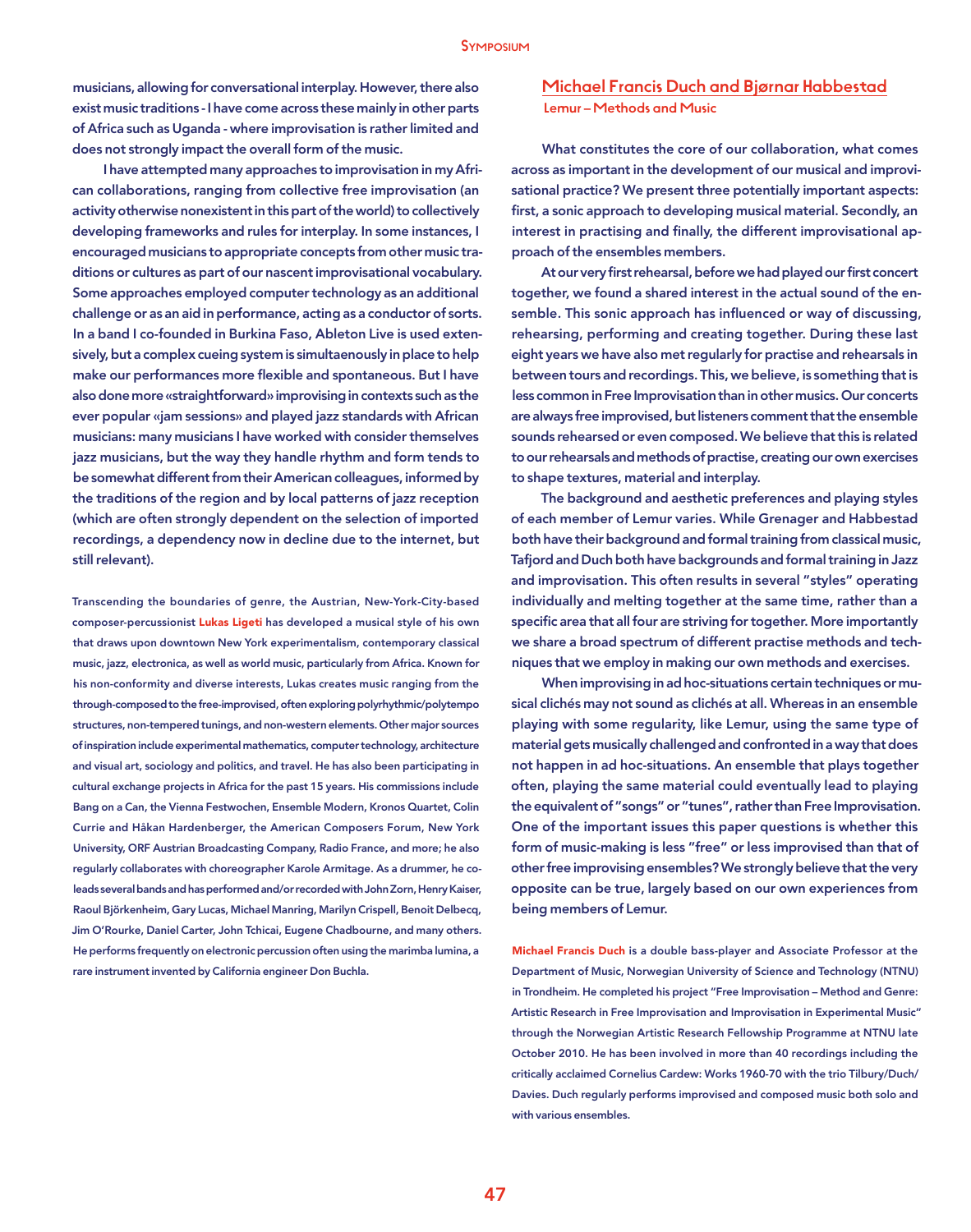#### Symposium

Bjørnar Habbestad is a flutist and research fellow at the Norwegian Academy of Music, educated in musica, art history and philosophy from Bergen, London and Amsterdam. Habbestad works as a soloist, chamber- and ensemble musician in Scandinavia, Europe, Asia and the US, covering musical grounds from classical contemporary to noise, electro-acoustic and free improvised music. He is a founding member of the N-Collective, Artistic Director of +3DB records and a co-curator at Lydgalleriet, a Bergen based gallery for sound art.

# Saturday 19.7.

Paper session 4B (13:00 — 14:30)

Chaired by Allison Johnson

### Video NoD

#### Amandine Pras

Different approaches to free music improvisation in New York

New York played a crucial role in the history of music improvisation with the rise of free jazz in the 1960s and the emergence of noise in the 1980s. At present, the city encompasses a dynamic live scene attracting musicians from a great variety of origins. The boundaries between the two American post-war traditions of non-idiomatic improvisation distinguished by George Lewis, namely the Afrological and Eurological perspectives are not clear anymore: the notions of Afro- centricity and Euro-centricity have expanded to other cultures and improvisers from diverse musical backgrounds share the stage, thus their approaches blend musically to create a unique art form.

In this paper we investigate the different creative concepts and artistic intentions of improvisers who perform on the same scene in New York. Our ethnographic study involves twelve New- York-based professional improvisers having more than fifteen years of international career. Between 30 and 70 years old, these musicians grew up in different countries such as France, Germany, Japan, and USA, with African-American, European, Moroccan, Israeli and Mexican origins. They were formally trained in straight-the-head jazz or classical music, and/or informally learned on the job by playing pop-rock covers or Latin music.

Our qualitative methods combine individual interviews and group listening sessions of concert recordings with the musicians. We will present the improvisers' verbal descriptions of their own definition of free improvisation; their experience when they are improvising; and the possible connections between their practice of free improvisation and their personal life, political convictions and spiritual practices. We will illustrate our presentation with excerpts

of concert recordings.

Artistic freedom has been defined in the individual interviews with contrary opinions. We have observed strong differences among the improvisers' creative processes, ranging from the avoidance of thinking to intense thought activity. While all mention the interdependence between their improvisation practice and their personal life, political and/or spiritual connections remain strictly individual and vary in their degree of significance. Although these diverse approaches to free improvisation are influenced by different cultural traditions, they do not prevent musicians from performing together.

These findings allow us to grasp the complexities of personal expression as opposed to artistic traditions. A discussion between these findings and a literature review on the different approaches to free improvisation will contribute to our understanding of how musicians with diverse cultural backgrounds improvise with each other.

Amandine Pras is conducting research with the free improvisation scene of New York City. Her study focuses on the musicians' experience when they are improvising and the relationship between this experience and the musical result. She is currently a Visiting Scholar at The New School of Social Research in New York with a postdoctoral grant from the Fonds de Recherche Société et Culture of Québec (FQRSC). She holds a PhD in Information Sciences from McGill University in Montréal about the best practices to produce musical recordings in the digital era and she graduated from the Music and Sound Recording program of the Conservatoire National Supérieur de Musique et de Danse de Paris (CNSMDP) in 2006. Amandine teaches musical recording techniques at the Steinhardt School of New York University since 2012. In parallel to her academic activities, she works as a record producer and a sound engineer in different countries and for a great variety of artistic projects.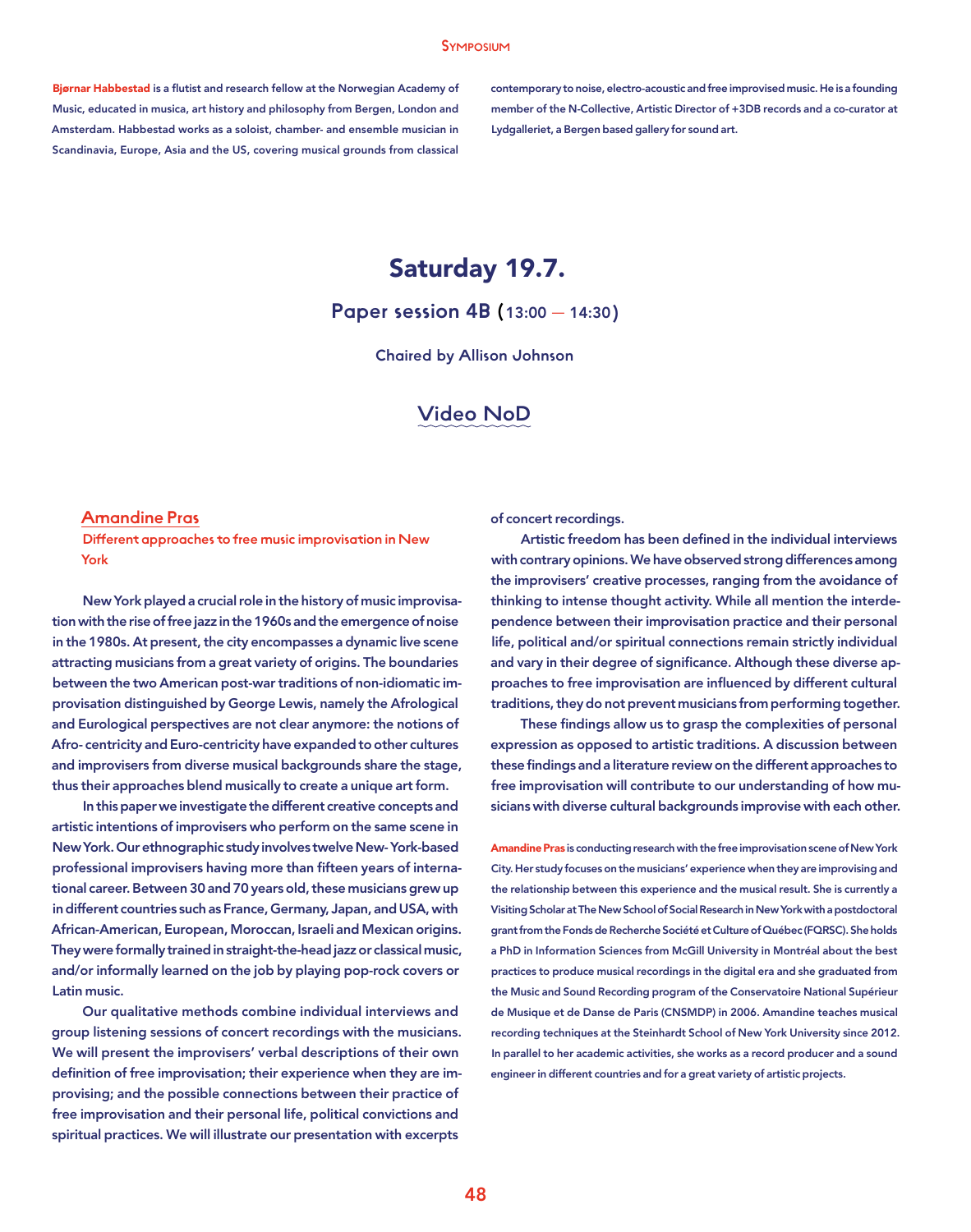#### Charles Bramley

 Too important to be left to the Musicians: building socio-musical activism through un-Musical improvised practice.

Communities of musical improvisation have long utilised the rhetoric of revolution and rebellion, yet haven't typically addressed internal flaws in their social organisation that diminish the social relevance and activist potential of their practice. This paper will argue that because the vast majority of improvised practice is the domain of highly trained musicians, it preserves notions of professionalism and specialism that betray what is a key activist potential of this approach to music: its anarchic breakdown of the binary boundaries: 'professional'/ 'amateur'; 'musician'/ 'non musician'; 'musical'/'unmusical'. While these communities often provide valuable resistance to various oppressive ideologies, they can at the same time further perpetuate existing ones. A learn the rules before you break them maxim perpetuates the existing order of a music for musicians culture, and is a key contributing factor to the continuing preservation of a stubborn and inert musical environment.

What is sometimes forgotten is that it's not just the so-called formal institutions of universities, schools and conservatoire's that regurgitate these stale ideologies - it's also apparent in those socalled informal, 'experimental' organisations who inscribe their surface output with labels of rebellion, revolution and experimentation, yet beneath the surface of their own myths, expose the inert odour of a politician's internet search history. They replace the funk odour with the odour of bleach. For a completely untrained performer like myself, someone who has been labelled 'unmusical' many times, it becomes extremely tiresome reading promotional literature on how revolutionary various improvised practices are, when the fundamental modes of operation remain utterly fixed in orthodox tradition, privilege and exclusion (sometimes wittingly, sometimes not). Whatever experimentation or deviation from the orthodox has occurred, you better believe in the virtuosic quality inherent in these musicians. That way, it keeps the deviation sterile, safe, and removes the deviant danger from it. You are safe in these people's hands. It's not 'just noise', or total chaotic nonsense, they really know what they are doing because they are professional musicians playing professional music. Nauseating and repulsively stale.

I will present various case studies of a particular model of improvised practice that explicitly works to undo the dominant conception of musicality that is allowed to stratify the musical environment into those who 'can' and those who 'cannot'. un-Musical activism encourages so-called 'non-musicians' to hear beyond specialist binary boundaries and actively participate in the creation of their own musical knowledge(s). It does this by firstly, creating opportunities in which to overcome the ideologies that constrain music-making (usually in the form of regular informal workshops) and secondly, by building long-term social engagement through regular recording sessions and performance events. For improvised music to be socially relevant, it cannot continue to ignore such activist potential by cultivating yet more specialist musical communities, precisely because for those on

the outside of specialist musical knowledge, music typically instills a deeply rooted fear of playing - and it's this absurd reality that demands an un-Musical activism.

Charles Bramley is a 3rd year PhD student based within the School of Arts and Cultures, University of Newcastle upon Tyne, under supervision by Dr. William Edmondes and Dr. Elaine Campbell. As a completely un-trained musician and someone who has been labelled 'unmusical' before, he utilises auto-ethnographic methods and case studies to demonstrate the need for un-Musical activism. He is a regular participant in various improvised music activity in Newcastle, including the monthly performance event 'Blue Rinse', the record label 'Felt Beak' and my own weekly improvised music sessions which are open-access.

#### Laurel Felt

#### Improvisation: The Key to 21st Century Learning

Public health scholars, marriage and family therapists, and organizational communication consultants are just some of the experts who have contributed to our extensive documentation of how culture — practices, values, and norms — impacts psychosocial development and learning outcomes. It is reasonable to assume, therefore, that the culture of a learning space (e.g., a classroom, a laboratory, an after-school workshop, etc) also will influence students' functioning. Research by Yeager & Walton (2011) supports this conclusion. Their meta-analysis of «non-academic» interventions found that students' participation in social-psychological programs that addressed cultural issues (e.g., students' implicit theories of intelligence, subjective norms, appreciation of course material's relevance, communities of practice, and support networks) led to large gains in student achievement and sharply reduced achievement gaps even months and years later (p. 267).

Rich academic literature and my own personal experiences an educator, student and improvisational actor inform my conceptualization of an ideal 21st century learning culture. I submit that, in order to optimize students' likelihood of developing skills across cognitive, intrapersonal, and interpersonal domains, their learning cultures should facilitate student engagement, empowerment, and connection. Moreover, improvisation, particularly improvisational theater, is a growth-medium for this culture. Improvisation's norms cultivate the ideal culture of engagement, empowerment, and connection, and its practices cultivate 21st century skills. By applying improvisation as a pedagogical model, and also by physically improvising, members of learning communities can facilitate 21st century learning, which implies more innovative academic work and healthier social functioning.

This paper reviews three workshops offered by Laughter for a Change (L4C), a Los Angeles-based non-profit that brings improvisational theater workshops to at-risk and underserved populations (e.g., veterans, urban youth) to facilitate healing and community-building. The workshops under review all operated on a weekly basis for at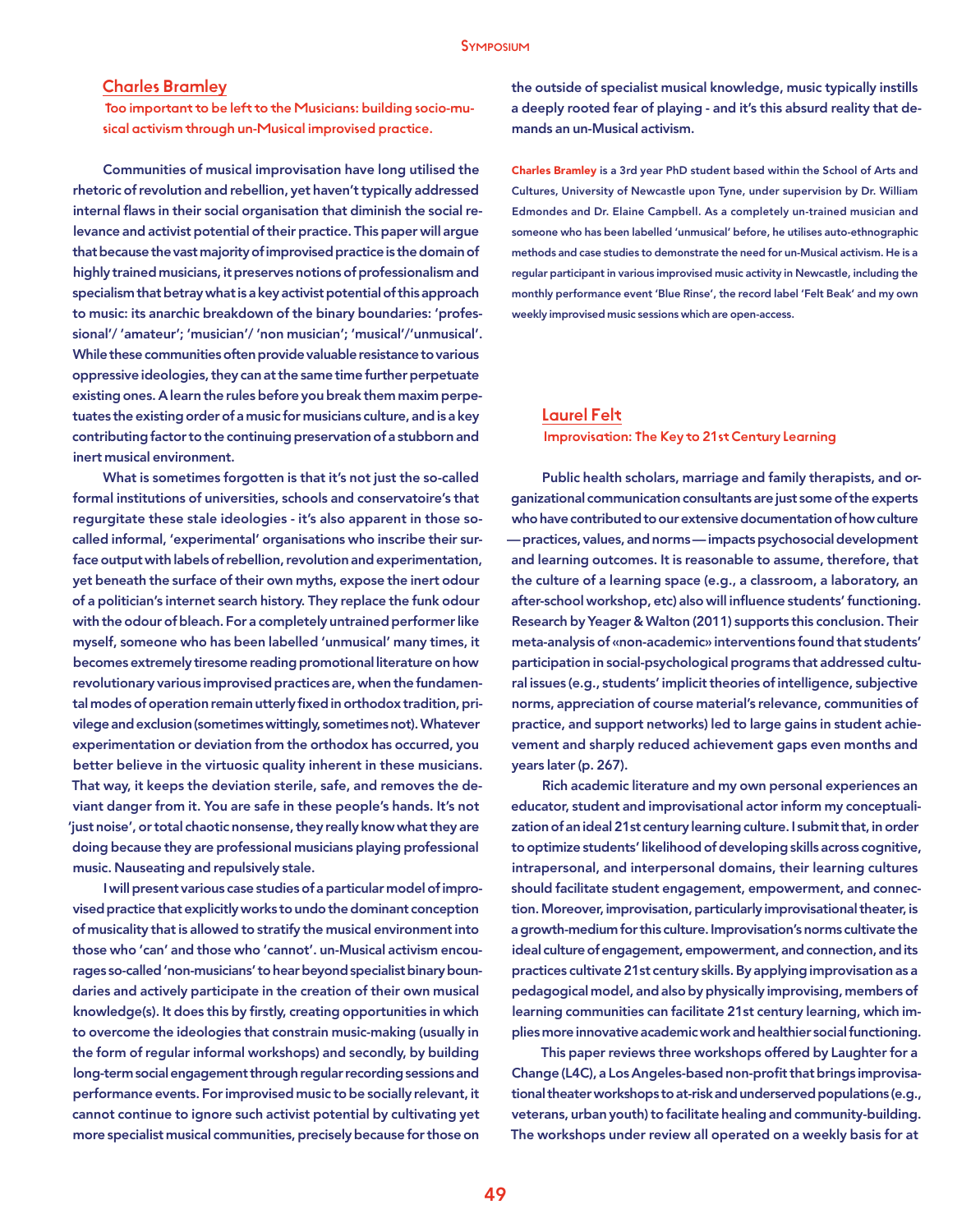#### Symposium

least eight works, offering a group of approximately 10 youths the opportunity to develop improvisational acting skills by playing theater games. By analyzing these cases, I hope to gain insight into the following questions: RQ1: To what extent, if any, did each workshop's learning culture seek to facilitate learners' engagement, empowerment, and connection? RQ2: How does the presence or absence of 21st century learning culture (e.g., engagement, empowerment, and connection) relate to 21st century learning outcomes (e.g., cognitive/ head, intrapersonal/heart, interpersonal/hands)?

Laurel Felt is a PhD candidate at USC's Annenberg School for Communication and Journalism and a veteran improvisational theater actor. Over the years, Laurel has codesigned and assessed various after-school, arts-based workshops for youths in such cities as Los Angeles, Dakar, and Mumbai; collectively, these experiences suggest that improvisation is key to 21st century learning. Laurel applies this educational insight as an Instructional Design Specialist with the USC Joint Educational Project (one of the largest service-learning organizations in the United States) and as a columnist for KCET Departures, covering youth civic media-making.

#### Ritwik Banerji

Bourdieu's Improviser

Pierre Bourdieu's treatment of improvisation in his theories of practice and the habitus stand among the earliest discussions of improvisation as a critical dimension of human social practice, and not merely an element of aesthetic action. His work places improvisation within the fundamental sociological question of how structure and agency mediate one another in the reproduction of social orders. Though they themselves may not be fully conscious of the social formations they exist within, Bourdieu's improvisers are those whose performances contribute to the perpetuation, rather than challenge, of ongoing social orders. Crucially, this conception of improvisation

invites a critique of notions of freedom and non-idiomaticity in improvisation, calling attention to the paradoxical manner by which a putatively free improvisation comes to elaborate structure in performance.

In this paper, I will examine Bourdieu's engagement of improvisation in his conceptualization of self-reproducing social orders in order to sketch an analytic framework for the emergent elaboration of structure through collective action in indeterminate conditions, or in a word (perhaps), improvisation. Beyond Kabylia, Algeria, where is Bourdieu's improviser? What is the purchase of his particular conception of improvisation in the understanding of improvised practice across art and sociality? Principally, I will consider several discussions of improvisation in theater, music, and systems theory which purport the emergence of recognizable structure from the distributed action of individual agents, each unaware of and unable to predict the overall aggregated structure beforehand. Moreover, as Keith Sawyer suggests, certain desirable structures of improvisation are perhaps unattainable in conditions in which actors are intending and aware of the target structure. This paper considers Bourdieu's improviser as a means of outlining the productive and sustaining consequences of collective improvisations in art and social practice. How might a Bourdieuian improvisation function integrally in the optimal production of a particular structure, whether aesthetic, social, or technical?

Ritwik Banerji is a graduate student ethnomusicology at the University of California, Berkeley. His research revolves around the development of an interactive musical agent, known as "Maxine", who functions as a co-ethnographer in the study of the interplay of ethics and aesthetics in the real-time interactions of free improvisation. With Maxine he has performed in India, Spain, Germany, Austria, Brazil and the US, with a recording of this duo project soon to be released on pfMentum Records. As a Fulbright Journalism and Berlin Program fellow at the Freie Universität-Berlin, Banerji will conduct an ethnographic project on Echtzeitmusik, a scene and discourse of improvisation steadily more active since the fall of the Communism.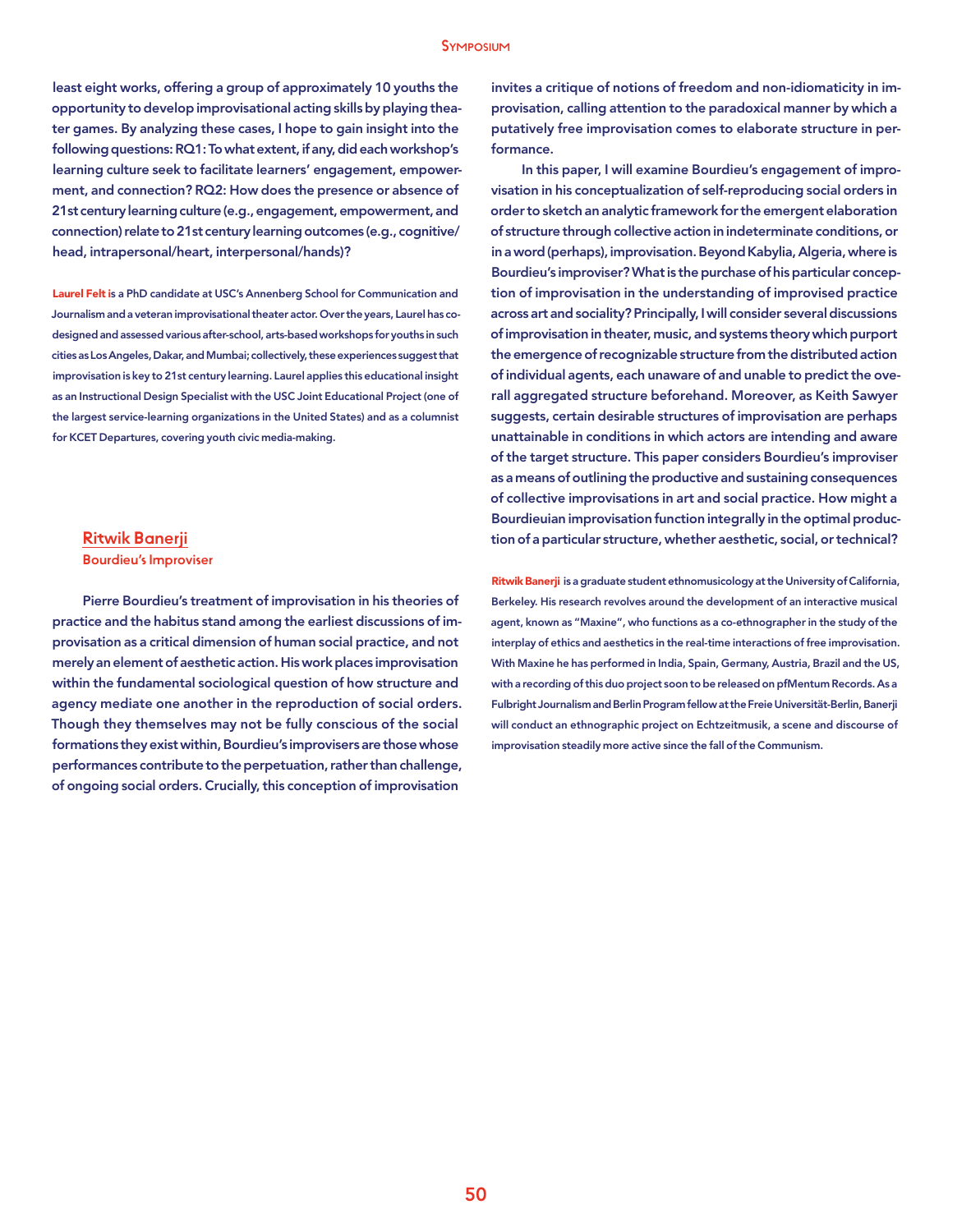# Saturday 19.7.

Paper session 5 (15:00 — 17:30)

### A Teatro

#### Peter Heltzel

Love Supreme: Improvising for the Common Good

Improvisation is the heart of jazz and religion. In contrast to static concepts of religion in the shadow of modernity, jazz music offers an alternative approach to theology that is subversive and tranformative. A jazz approach to religion, improvises on tradition(s). Jazz never simply argues or critiques; it riffs on themes, transforms or transposes them, and subverts especially popular forms of culture by making them better. John Coltrane's Love Supreme offers a model of improvisation on the love motif, deepening its musical and meditative dimensions. Coltrane's improvisation on love opens up the possibility of improvising for love in a broader, public and political way. The principle of improvisation in jazz offers a good model for academically-informed theology for the people. As a method, it also resembles Jesus' loving but subversive riffing on Second Temple Judaism. In the spirit of Jesus' whose teaching of the Kingdom inspires us to work for the common good, faith leaders today need to improvise for love and justice.

Peter Heltzel, an ordained minister in the Christian Church (Disciples of Christ), is the Director of the Micah Institute and Associate Professor of Systematic Theology at New York Theological Seminary. Rev. Heltzel holds a B.A. from Wheaton College, a M.Div. from Gordon-Conwell Theological Seminary, and earned his Ph.D. from Boston University. A gifted writer, Rev. Heltzel has contributed to seven books as author or editor. He has published numerous articles in journals, such as Books & Culture, Science & Theology News, Sojourners, Political Theology, Princeton Theological Review and the Scottish Journal of Theology. He serves on the Metro Commission on the Ministry and the Anti-Racism/Pro-Reconciliation Team of the Northeastern Region, Christian Church (Disciples of Christ), and is Associate Professor of Theology at the New York Theological Seminary.

#### James Falzone

 The Already and the Not Yet: Improvisation and Theology in Dialogue in Chicago

Contemporary theologians, ever looking for metaphors for understanding "the nature of God and religious experience," are turning to the arts in general and improvisation in specific, as means to convey the complexity of theological discourse to everyday people. What had once been an antagonistic relationship between theology and the arts is now a rich, open, and far-reaching dialogue with improvisation as a significant theme. Leading Christian theologian N.T. Wright, as one example, has posited that the central mission of a person of faith is to "discover, through the spirit and prayer, the appropriate ways of improvising the script with constant attention." If we understand "script" in this sense to be the sacred scriptures, the traditions of Christian practice, and the life of the local church, than Wright is suggesting an improvised life of faith based on study, fidelity, and community. As a further example of this ongoing conversation, consider a survey of recent titles in theology: Improvisation: The Drama of Christian Ethics (Samuel Wells, 2004), Theology as Improvisation: A Study in the Musical Nature in Theological Thinking (Nathan Crawford, 2012), Resurrection City: A Theology of Improvisation (Peter Heltzel, 2013).

For the past 12 years I have developed a unique perspective on this dialogue as I have gone about my work as a musical artist (clarinetist and composer), teacher, and scholar, focusing on improvised music, while simultaneously serving as Director of Music and Resident Composer at Grace Chicago Church, a small congregation on the north side of Chicago. This collective work, reaching across the border of the secular and the sacred, has led me to observe a number of connections between practices important in improvised music and how I see the parishioners I serve "improvising the script with constant attention," to borrow N.T. Wright's phrase above. When theology is being performed, like great improvisation, there is no grand system at work but rather a series of in-the-moment decisions that rest upon years of experience and study, all funneled through